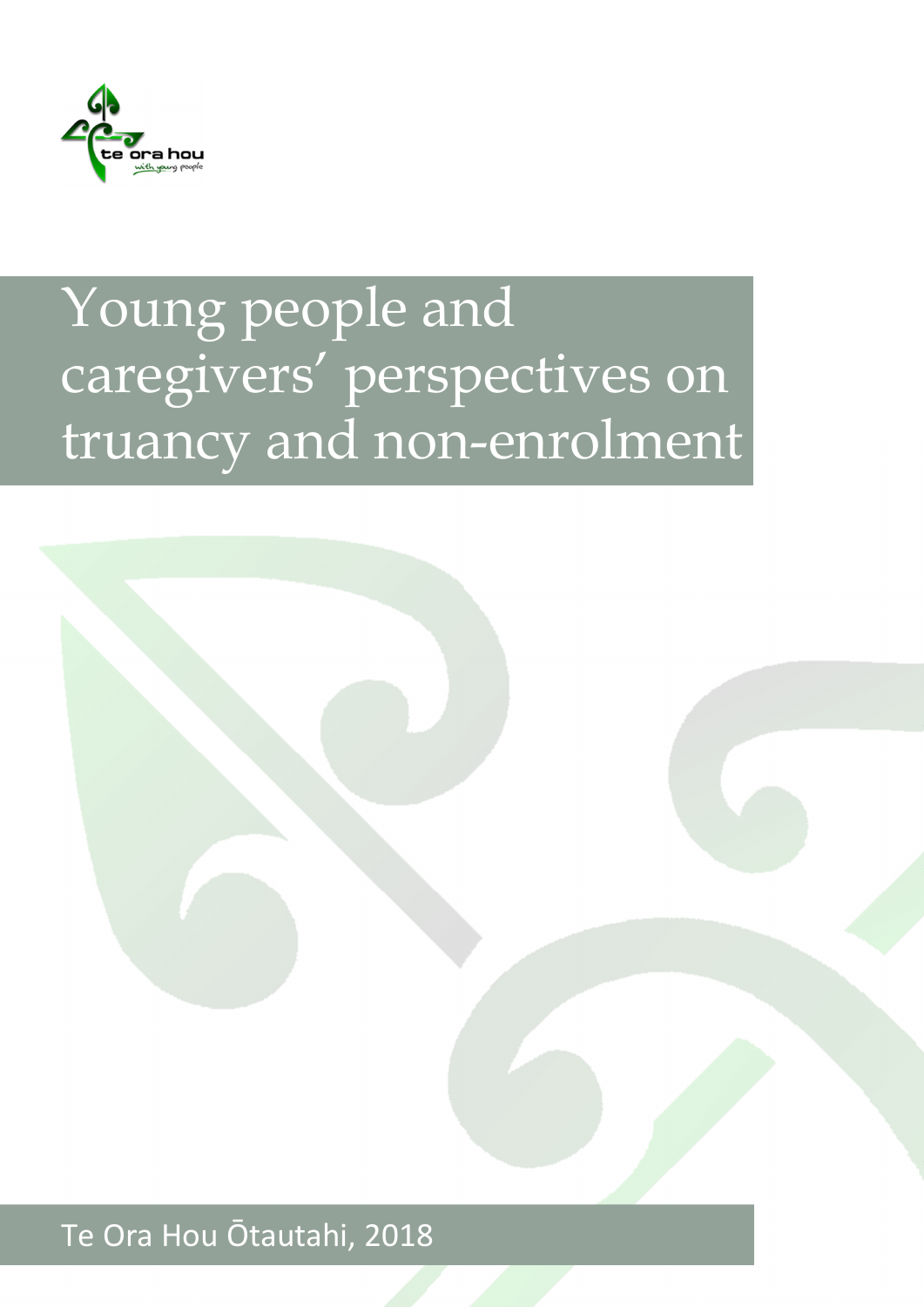Date of publication: June 2018

Authors: Dr. Judy Bruce and Alison McCormack

School of Educational Studies and Leadership College of Education, Health and Human Development University of Canterbury Christchurch New Zealand

Report commissioned by Te Ora Hou Ōtautahi, and funded by Ministry of Education, Wellington, New Zealand



Report available from: www.teorahou.org.nz



This work is licensed under the Creative Commons Attribution-NonCommercial-NoDerivatives 3.0 New Zealand License. To view a copy of this license, visit https://creativecommons.org/licenses/by-nc-nd/3.0/nz/ or send a letter to Creative Commons, PO Box 1866, Mountain View, CA 94042, USA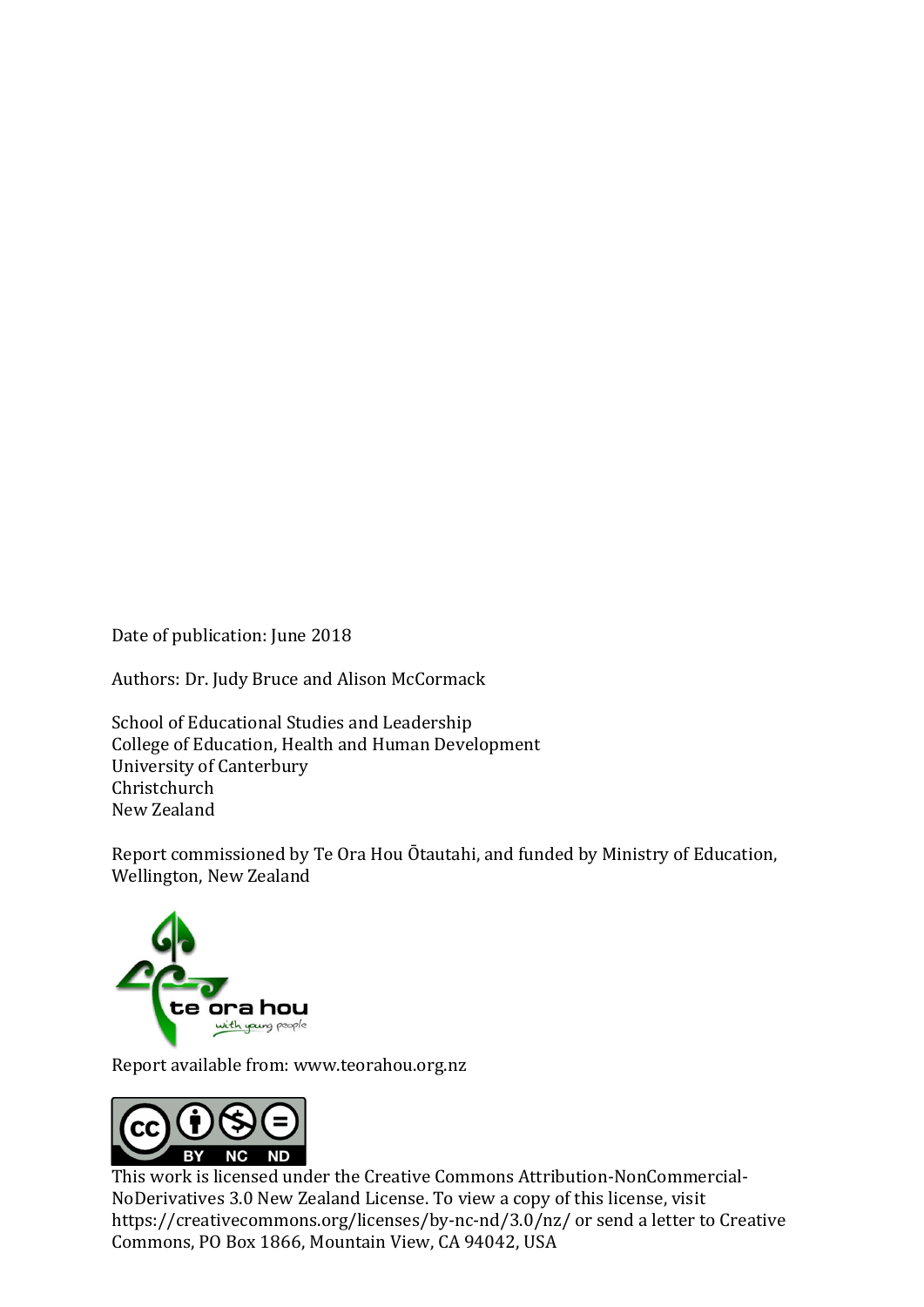## **He Kupu Whakamiha (Acknowledgements)**

This research has been made possible with the support of the following individuals and organisations:

- The research participants, caregivers and young people. Thank you for sharing your experiences with kaiāwhina (K3 Attendance Service workers).
- K3 staff, especially Simon, Jeremy, Tania and Anita. Thank you for sharing your expertise and your invaluable insights while assisting with the research process.
- The Ministry of Education for funding the research.
- The University of Canterbury and the the Ngāi Tahu Consultation and Engagement Group. We are grateful for your support and assistance during the research process.

We acknowledge the great work and tireless effort of kaiāwhina, who engage with young people as they journey in to pathways of success.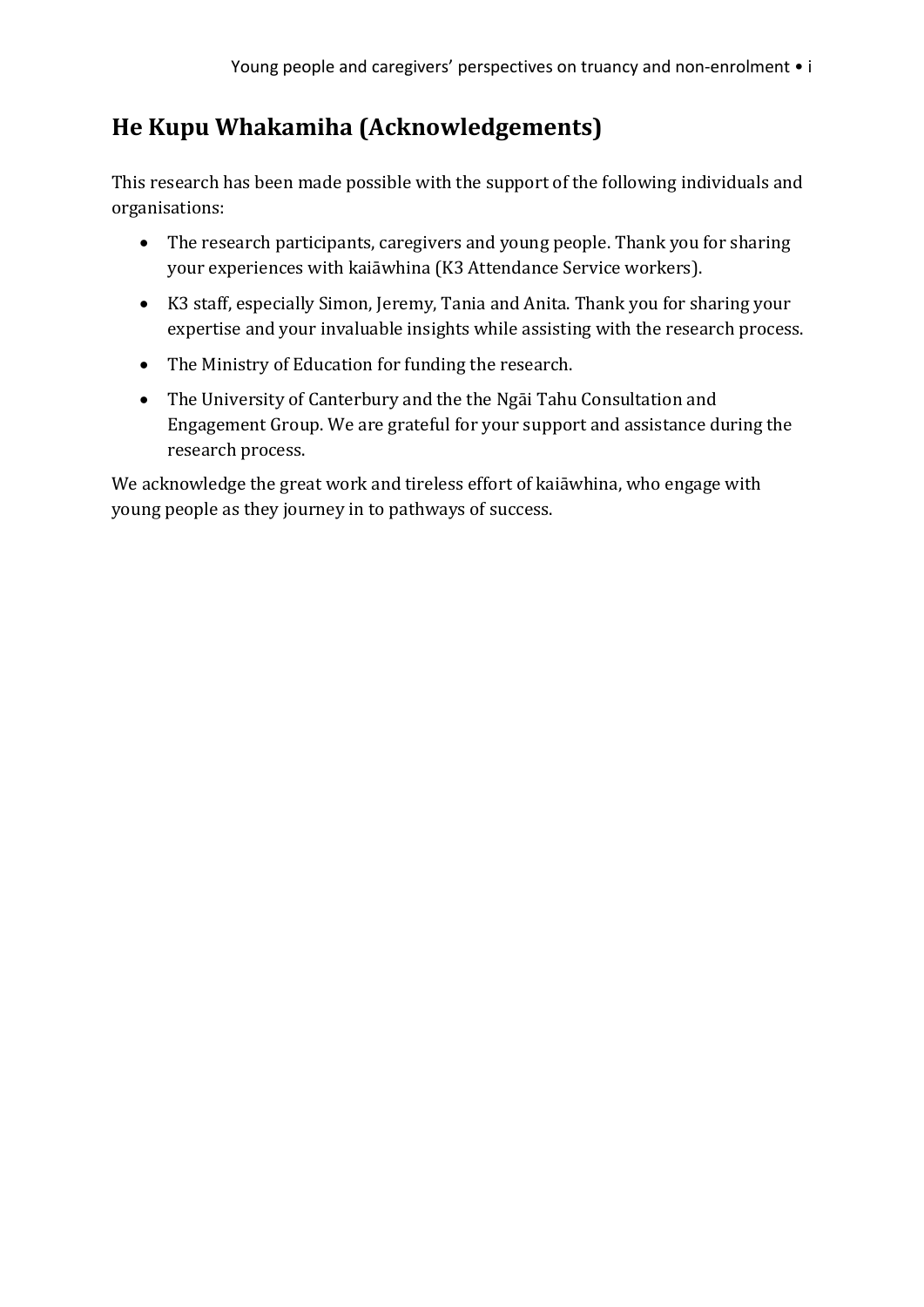ii • Young people and caregivers' perspectives on truancy and non-enrolment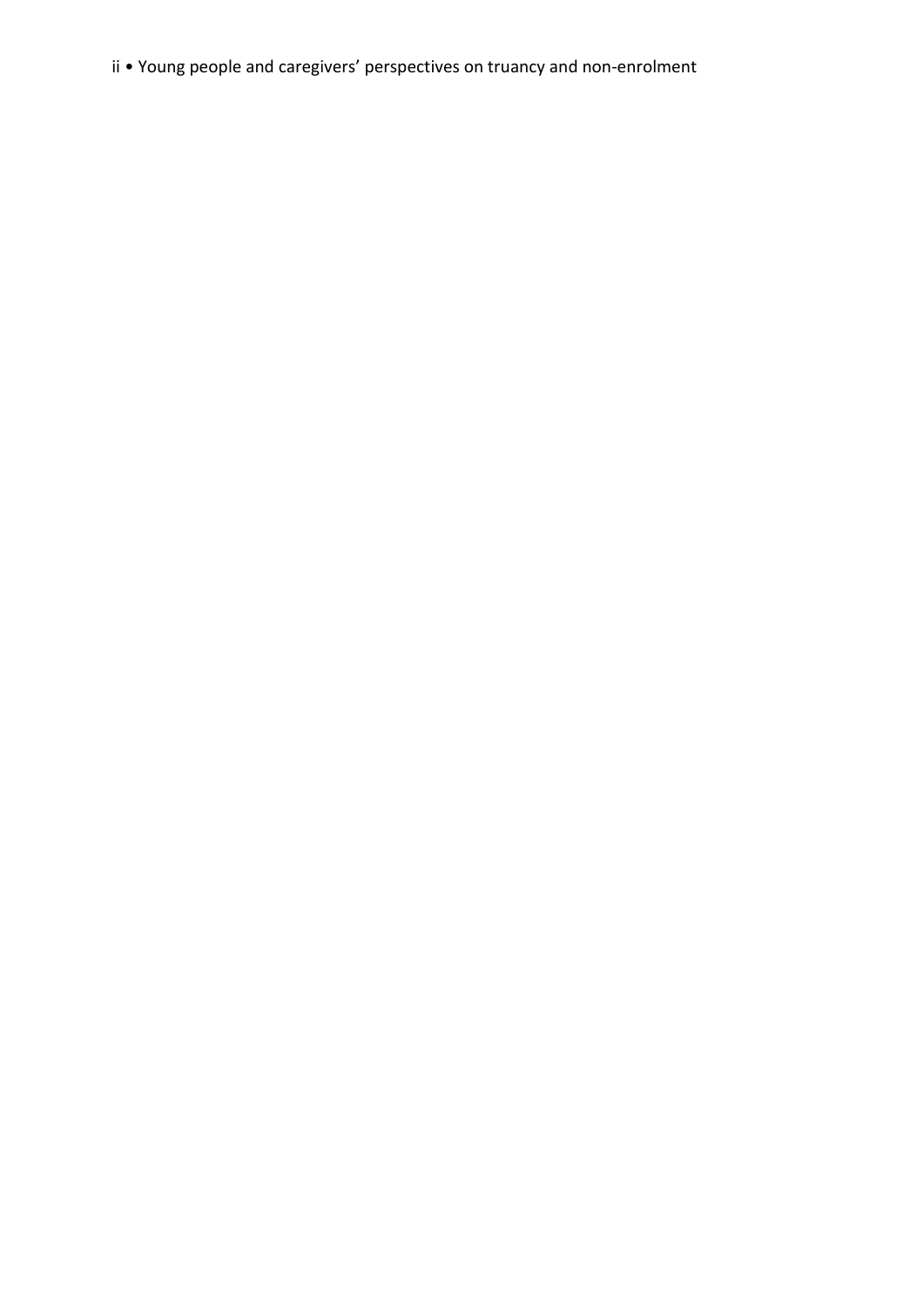# **Table of Contents**

| 1. |                                                                           |  |
|----|---------------------------------------------------------------------------|--|
|    |                                                                           |  |
| 2. |                                                                           |  |
|    |                                                                           |  |
|    |                                                                           |  |
|    |                                                                           |  |
|    |                                                                           |  |
|    |                                                                           |  |
|    |                                                                           |  |
|    |                                                                           |  |
|    |                                                                           |  |
|    |                                                                           |  |
|    |                                                                           |  |
| 3. |                                                                           |  |
|    |                                                                           |  |
|    |                                                                           |  |
|    | 3.1.2. Views of what good support looks and feels like for young people14 |  |
|    | 3.1.3. What young people would like to change about school  16            |  |
|    | 3.1.4. Young peoples' discussions with caregivers about school 17         |  |
|    |                                                                           |  |
|    |                                                                           |  |
|    | 3.2.1. Discussions with young people on the importance of school  18      |  |
|    |                                                                           |  |
|    | 3.2.3. Experiences surrounding engagement with school personnel 21        |  |
|    |                                                                           |  |
|    |                                                                           |  |
| 4. |                                                                           |  |
| 5. |                                                                           |  |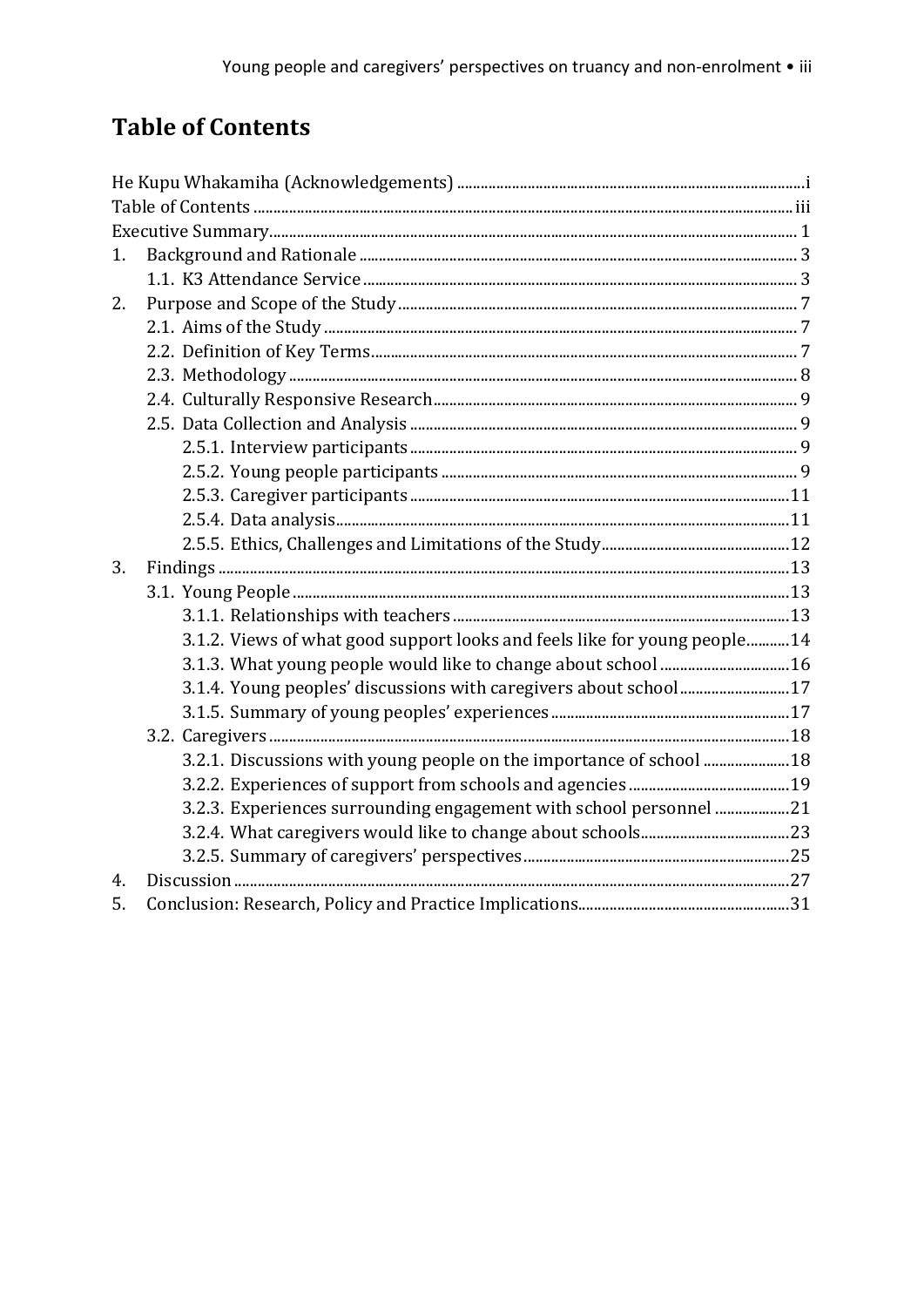iv • Young people and caregivers' perspectives on truancy and non-enrolment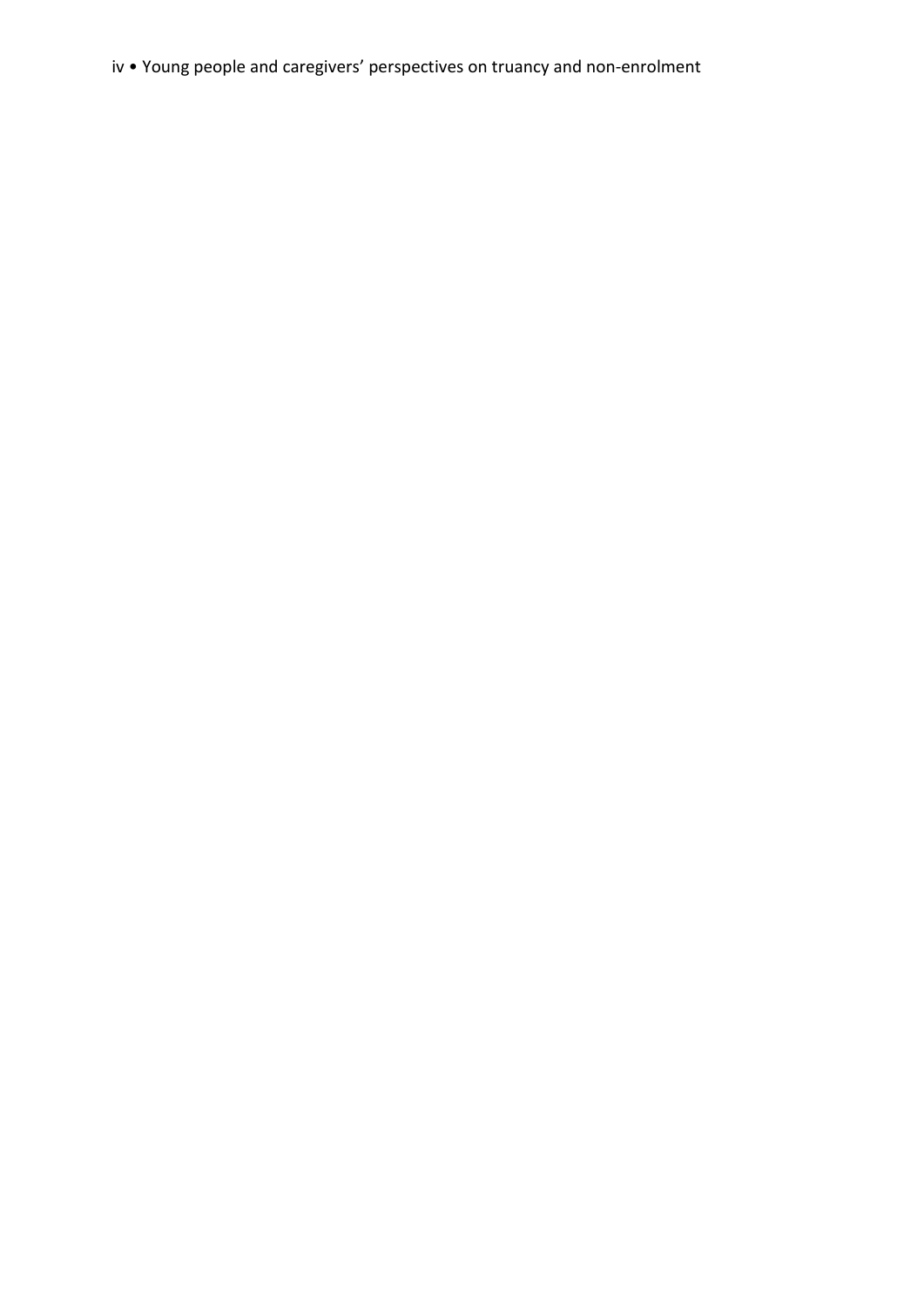## **Executive Summary**

Within the Christchurch region, Māori young people are more likely to be non-enrolled (NE), than young people from other ethnic backgrounds. The Attendance Service operating in this region (Te Ora Hou Ōtautahi, K3 Service) identified this as an area of concern, and was granted research funding by the Ministry of Education to investigate the possible reasons why Māori young people are more likely to become NE.

A qualitative research project was undertaken during 2016. Over a period of several months, K3 staff (kaiāwhina) conducted 40 interviews with 10 NE young people who identified as Māori, and 10 young people who identified as non-Māori. A caregiver of each of the young person interviewed was also interviewed by kaiāwhina. Kaiāwhina conducted interviews with participants who were known to them as part of their regular caseload. The young people interviewed were either currently identified as NE, or had been NE within the last 12 months. Interviews were analysed thematically, and themes between the four groups were compared and contrasted.

Young people and caregivers expressed a number of similar ideas about schooling and experiences of truancy and being NE. These included a desire to connect and engage with learning, the need for effective communication and positive relationships at school with teachers and other students, and the related theme of bullying.

Regarding young people specifically, perhaps the most significant theme to emerge was relationships (whanaungatanga). Relationships with teachers, other students (particularly bullying), caregivers, and pastoral care personnel were all important in determining the extent to which young people felt connected at school. More non-Māori than Māori young people indicated that they accessed pastoral care support. Many young people indicated that bullying was a significant issue and they felt that schools weren't doing enough to address this. It was also clear from the findings that most young people wanted to engage in learning. Some young people struggled to receive the help they needed, and this led to disengagement in classes.

Caregivers from both groups wanted young people in their care to attend school and experience success. They felt schools could make some curriculum changes to become more relevant and practical; and both Māori and non-Māori caregivers commented on a desire for schools to become more culturally relevant to different ethnic groups. Many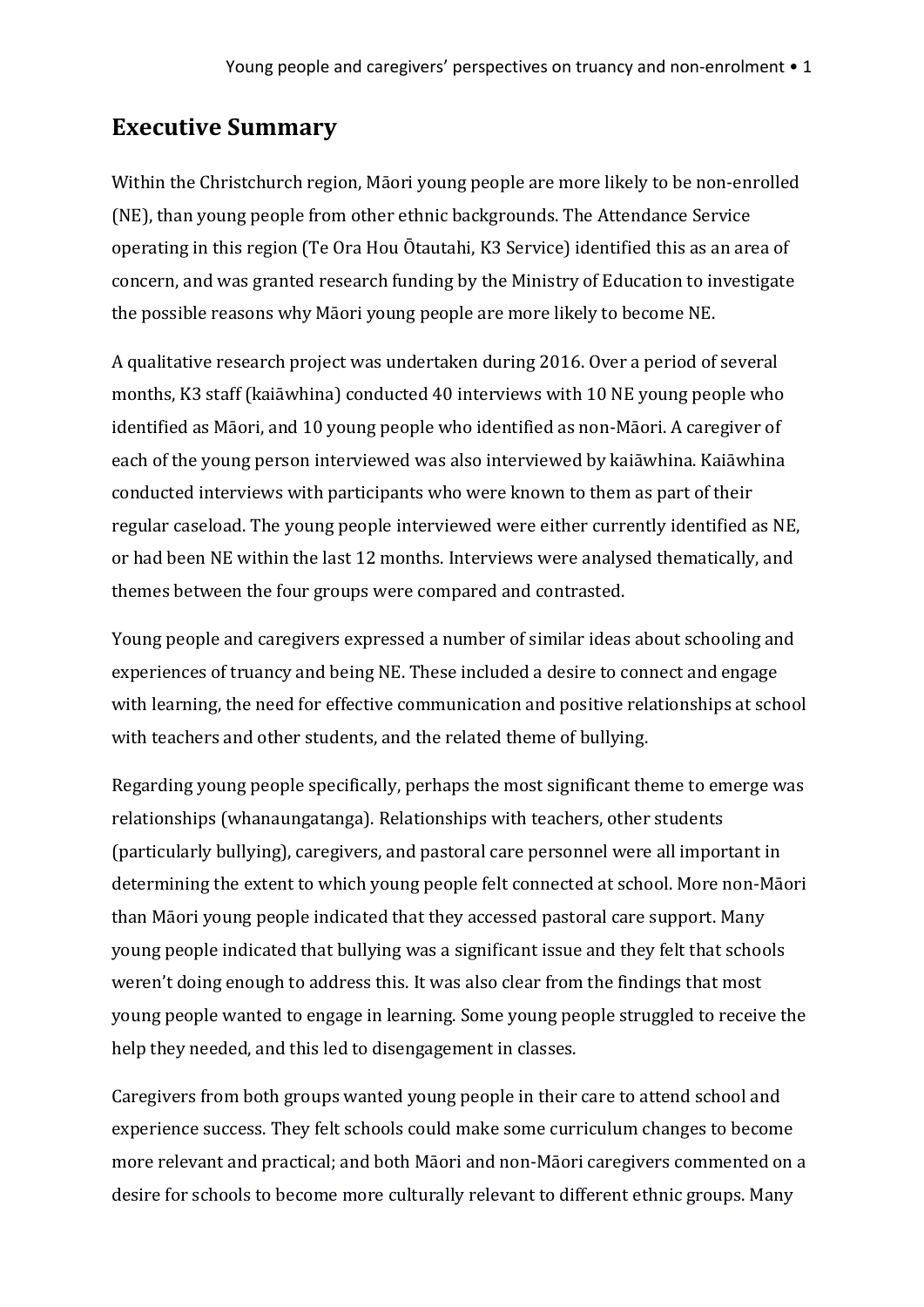caregivers wanted schools to communicate more regularly with them; interestingly, Māori caregivers reported more support from key personnel compared with non-Māori. Some caregivers expressed concern about the possibility of prosecution. In some cases where bullying was an issue they felt that schools had failed to create a safe place, yet they were the ones who could be prosecuted for not being able to keep a young person at school. A number of caregivers expressed concerns around bullying and the ways in which this prevented young people from attending school.

The caregivers interviewed for this study raised some significant issues regarding access of support for themselves and young people in their care. It is recommended that further research be undertaken to explore caregivers' perspectives in greater detail. The second area requiring further investigation is bullying intervention and prevention strategies, particularly links to truancy and non-enrolment. This research suggests that where bullying wasn't addressed in schools, young people became disengaged. It is also recommended that schools reconsider the ways in which they are communicating with caregivers in order to meet their requirements in this area, and to increase the likelihood of productive engagement.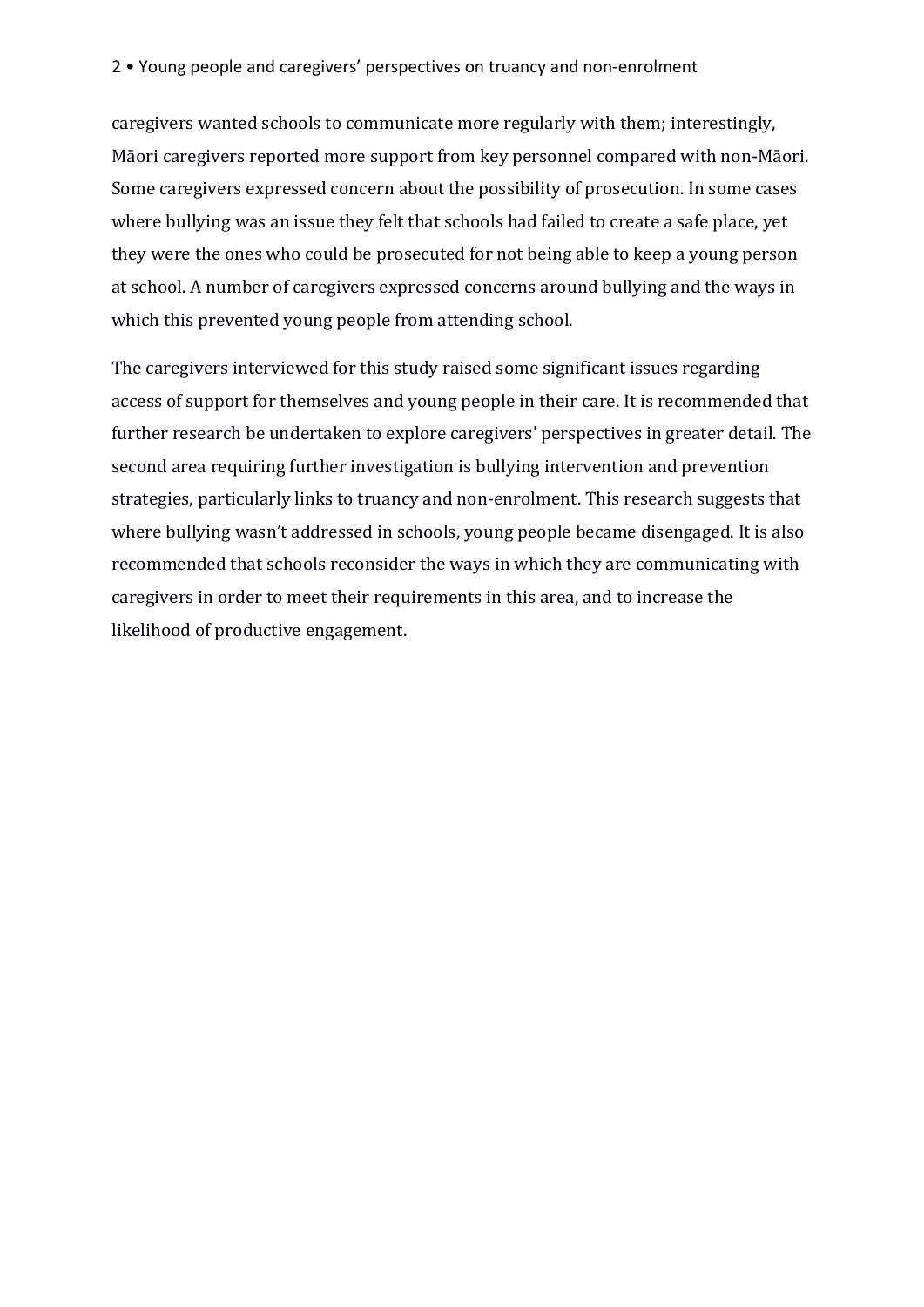## **1. Background and Rationale**

It is well understood that engagement with education is needed in order for young people to transition successfully into adulthood. A recent Ministry of Education (MOE) publication reported that "chronic truancy is also a strong predictor of negative outcomes in later life including violence, delinquency, substance abuse, unemployment and early parenting".<sup>1</sup>

Statistics collated by Te Ora Hou's Attendance Service (K3) during the 2014 school year highlighted an over-representation in the numbers of Māori who were classified Non-Enrolled (NE). Most NE students have a history of truancy, prior to becoming nonenrolled. The number of NE young people who were referred to K3 during the 2014 school year totalled 490, of which 31% or 154 students identified as Māori. These figures indicate that young Māori appear to be withdrawn from school rolls at a disproportionate rate. In Christchurch approximately 15% of the youth population identify as Māori. The over- representation of Māori as NE, is similar to other nonattendance statistics. For example, in 2015 nationally, Māori young people had the lowest percentage of regular school attendance at 56.7%, compared to other ethnicities.2 It is unclear why Māori are more likely to become NE, so the purpose of this study was to investigate this further.

## **1.1. K3 Attendance Service**

 $\overline{a}$ 

Te Ora Hou Ōtautahi K3 Attendance Service (K3) provides state and state-integrated schools in Canterbury, Marlborough, Tasman and the West Coast with attendance services. This is an optional MOE funded support service for schools which is an amalgamation of the previous District Truancy Service and the Non Enrolled Truancy Service. In the case of NE young people, MOE makes referrals directly to K3. The greater Christchurch region is supported directly by Te Ora Hou K3 staff, and the Te Ora Hou

<sup>1</sup> Ministry of Education (2013). *Non-enrolled students.* Retrieved from:

https://www.educationcounts.govt.nz/indicators/main/student-engagement-participation/non-enrolledstudents.

<sup>2</sup> Ministry of Education. (2015). *Attendance in New Zealand schools 2015*. Retrieved from: http://www.educationcounts.govt.nz/ data/assets/pdf\_file/0006/173796/Attendance-in-New-Zealand-Schools-2015.pdf.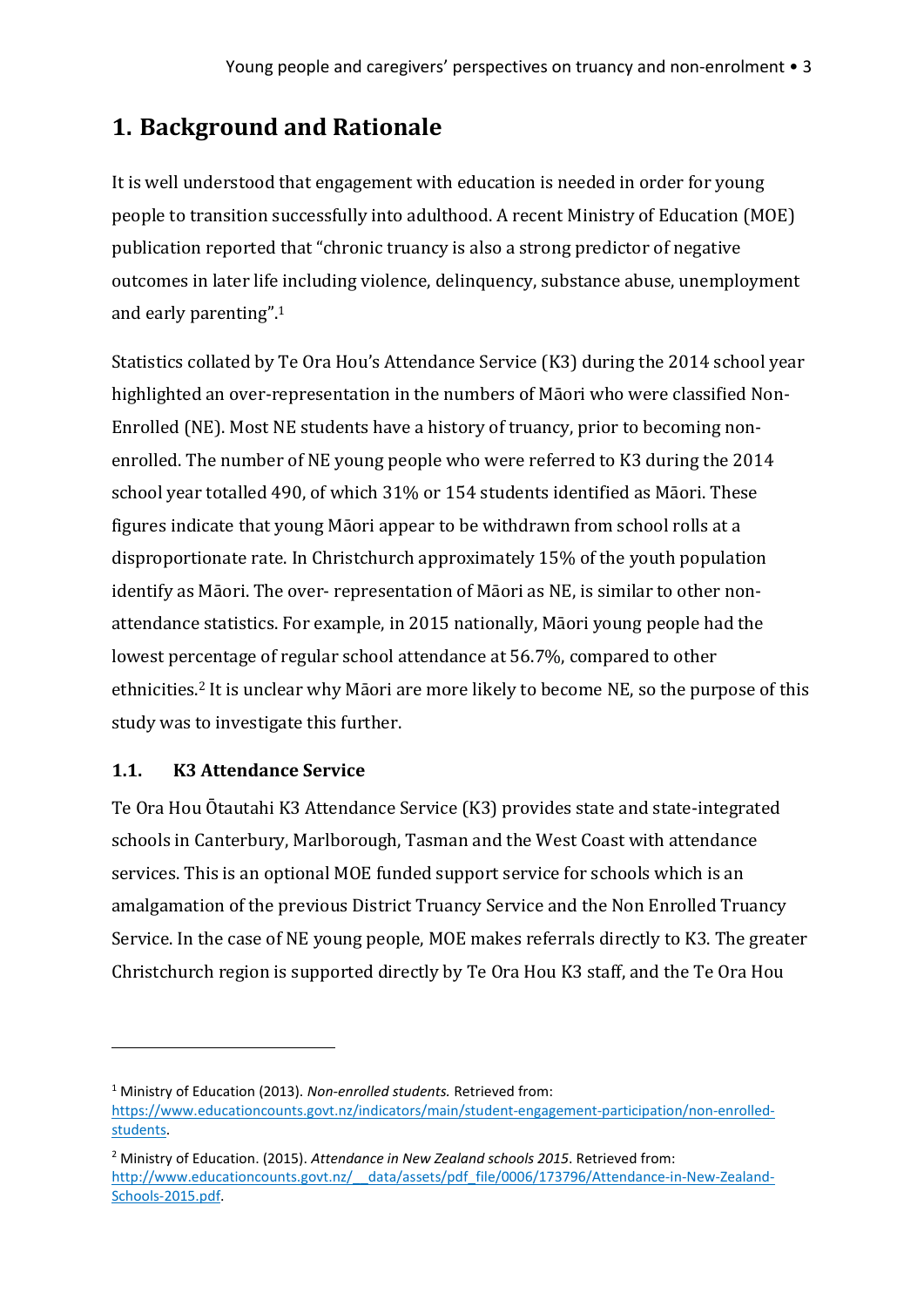kaupapa3 strongly influences policy and practice, with a particular focus on cultural responsive engagement. The name K3 is an example of this kaupapa in action. The 'K' of K3 refers to koha (generosity), which is one of the central values in the Circle of Courage.4 The Circle of Courage is a youth development model which forms the basis for Te Ora Hou's model of practice. The '3' refers to whānau, community, and education: three gifts which are essential to the healthy development of a young person.

The role of kaiāwhina (K3 Attendance Service staff) is to:

*...support schools, parents/family/whānau, iwi, Pasifika groups, the community and inter-agency services to improve learner attendance and ensure a seamless, collaborative, effective, efficient and culturally responsive service for students and schools.<sup>5</sup>* 

A relational approach to engaging with young people, caregivers and stakeholders is a key strength in the work of kaiāwhina. They do this in order to work in culturally appropriate ways, and so that they may access information sensitively and respectfully. This practice is consistent with the concept of 'whakawhanaungatanga' which is described by numerous researchers and practitioners including Hall, Hornby and MacFarlane.6 In their work with Māori families, the researchers explored the "mechanisms involved for engaging Māori families in their child's education". Drawing upon the work of Durie,<sup>7</sup> they proposed a cultural framework be adopted to bridge the divide or ease the "tensions that exist between Māori families and educational institutions". Durie argues that "Whanaungatanga, building relationships is a critical whānau function that contributes to human potential and to successful engagement

<sup>5</sup> Information retrieved from: http://www.toho.org.nz/k3attendanceservice

 $\overline{a}$ 

<sup>&</sup>lt;sup>3</sup> Kaupapa in this context refers to the cultural practices of Te Ora Hou including the philosophical underpinnings.

<sup>4</sup> Brendtro, L., Brokenleg, M. & Van Brockern, S. (2002). *Reclaiming youth at risk: Our hope for our future.*  Solution Tree Press, Bloomington.

<sup>&</sup>lt;sup>6</sup> Hall, N., Hornby, G. & MacFarlane, S. (2015). Enabling school engagement for Māori families in New Zealand. *Journal of Child and Family Studies, 24,* p. 3038-3046.

<sup>7</sup> Durie, M. (2006). *Wh*ā*nau, education and M*ā*ori potential*. Retrieved from: https://www.massey.ac.nz/massey/fms/Te%20Mata%20O%20Te%20Tau/Publications%20- %20Mason/HTML%20Charcode.pdf.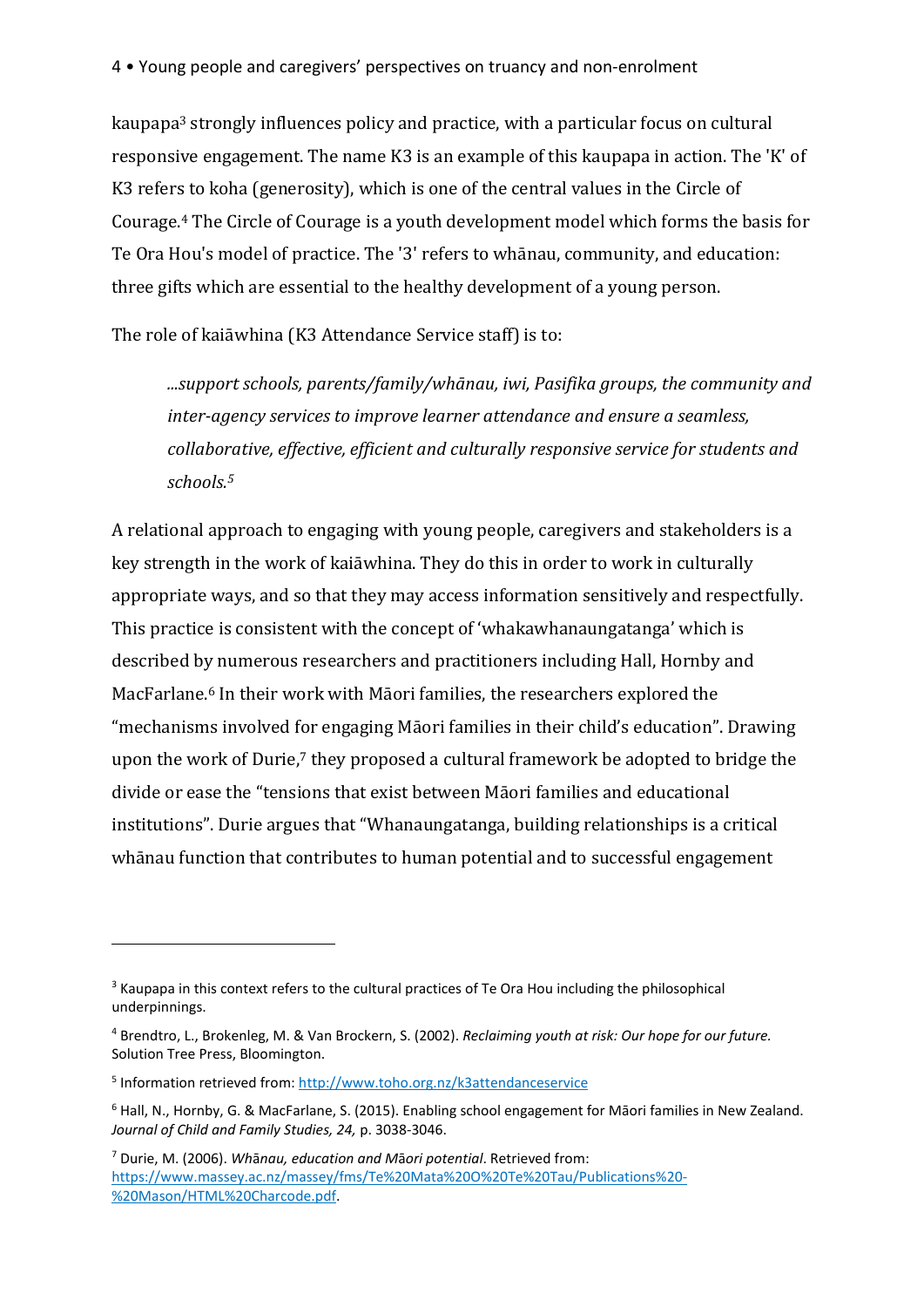outside the whānau". It is through this principle of whanaungatanga that kaiāwhina work to bridge the communication divide between schools and young people.

In their practice, kaiāwhina aim to make a meaningful connection with the young person and their caregiver so that they can work towards an appropriate outcome. In some cases this may result in enrolment in a different education option such as Alternative Education. For the young person and their caregivers, kaiāwhina facilitate communication between the schools and other key stakeholders. Some NE cases arise, or are more difficult to resolve, because of a breakdown in relationships between school and family. While K3 is contracted by the MOE, kaiāwhina work in an independent, supportive role. Being a step removed from MOE and from schools means that kaiāwhina may be seen by families as an advocate for them, and a mediator between the family and the school.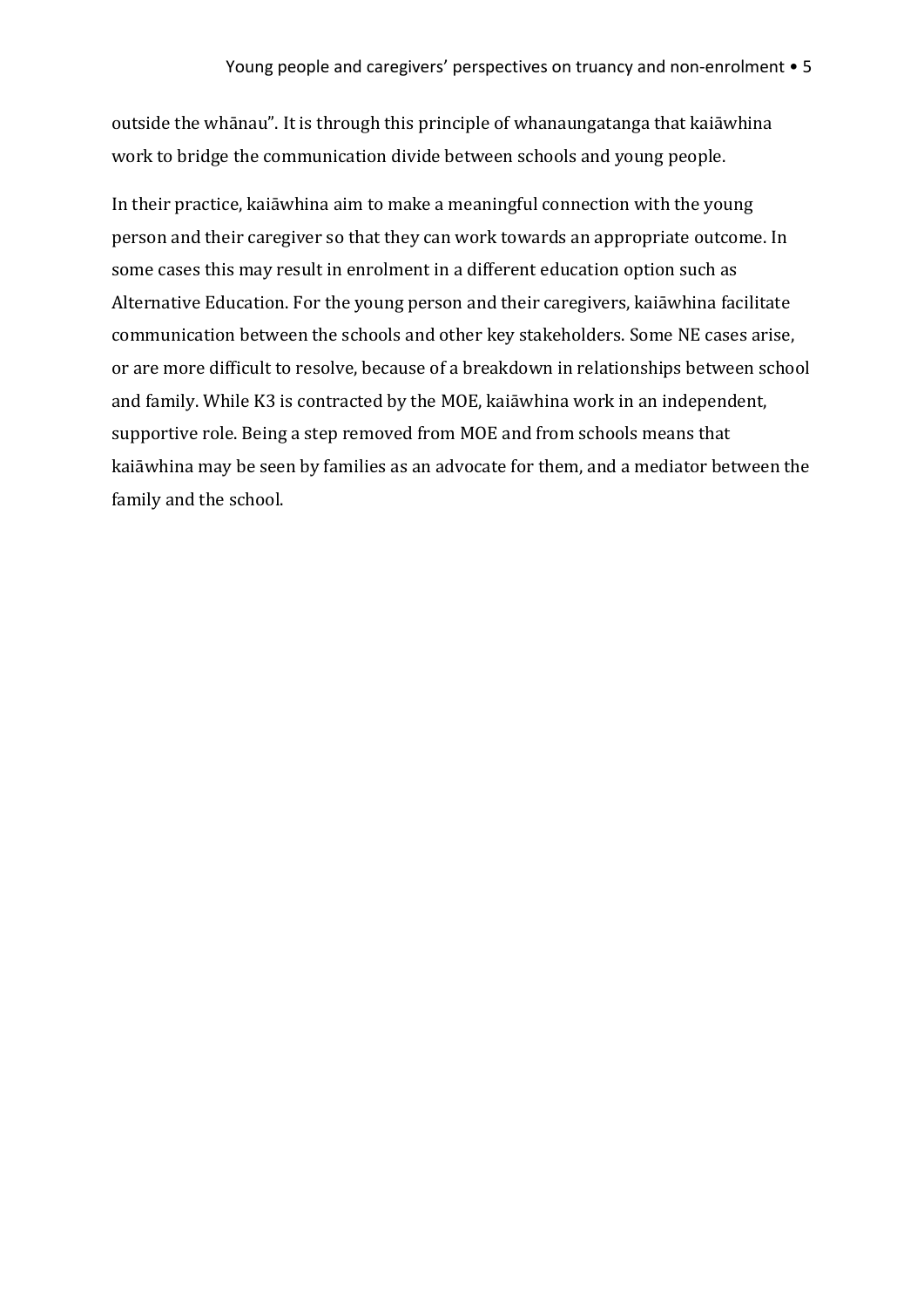6 • Young people and caregivers' perspectives on truancy and non-enrolment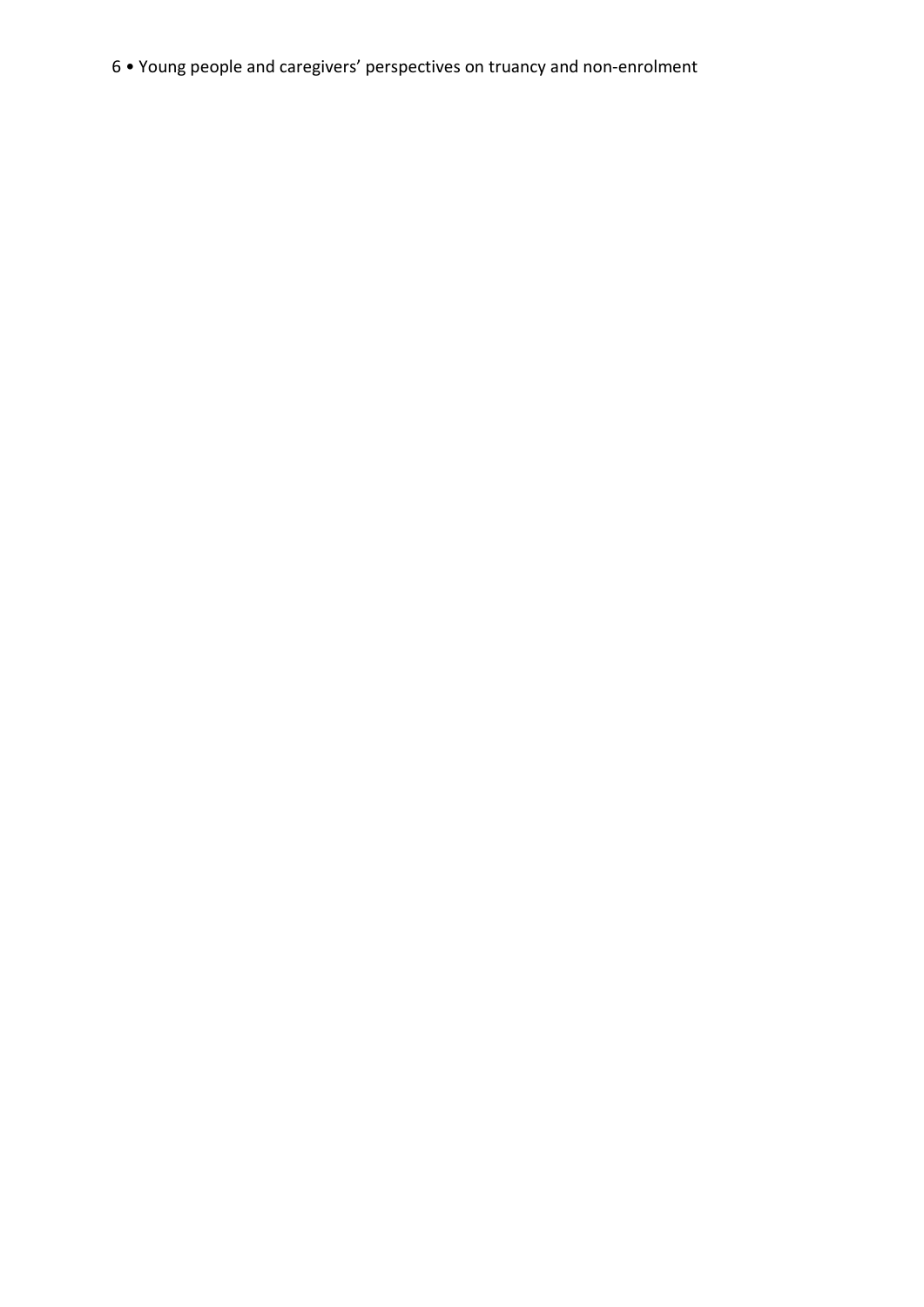# **2. Purpose and Scope of the Study**

## **2.1. Aims of the Study**

The purpose of this research was to examine the over-representation of Māori NE young people, in comparison to non-Māori within the Christchurch region. There were three main research questions guiding this study:

- 1. What are the main causes of non-enrolment for Māori, and are the issues different to those impacting non-Māori students?
- 2. If the underlying issues/causes are the same between Māori/non-Māori, why are they apparently having a greater impact on Māori?
- 3. What are the practice and policy implications and how will this information provide opportunities to promote best practice for key stakeholders, including kaiāwhina, other Attendance Service providers, MOE, and schools?

## **2.2. Definition of Key Terms**

*Young person/young people:* Throughout this report the terms 'young person' and 'young people' will be used more frequently than 'student' or 'students'. While student(s) typically refers to the young person in direct relationship to learning and schooling, a young person or young people, signifies that: (1) a young person exists in relationship with their whānau, peers, and the wider community; (2) that these relationships are primary and that schooling is in fact mostly secondary; and (3) that their needs are developmentally holistic and relate to whānau, peers, community; rather than limited to just schooling matters.

*Non-Māori:* In this study we use the term non-Māori for all young people who did not identify as Māori. This includes those whom identify as New Zealand European, European and/or Pacific Island ethnicity.

*Attendance Service:* The Attendance Service is an amalgamation of the Non-Enrolled Truancy Service (NETS) and the District Truancy Service into one integrated services. The key aim of the Attendance Service is to "support schools, parents/family/whānau, iwi, Pasifika groups, the community and interagency services to improve learner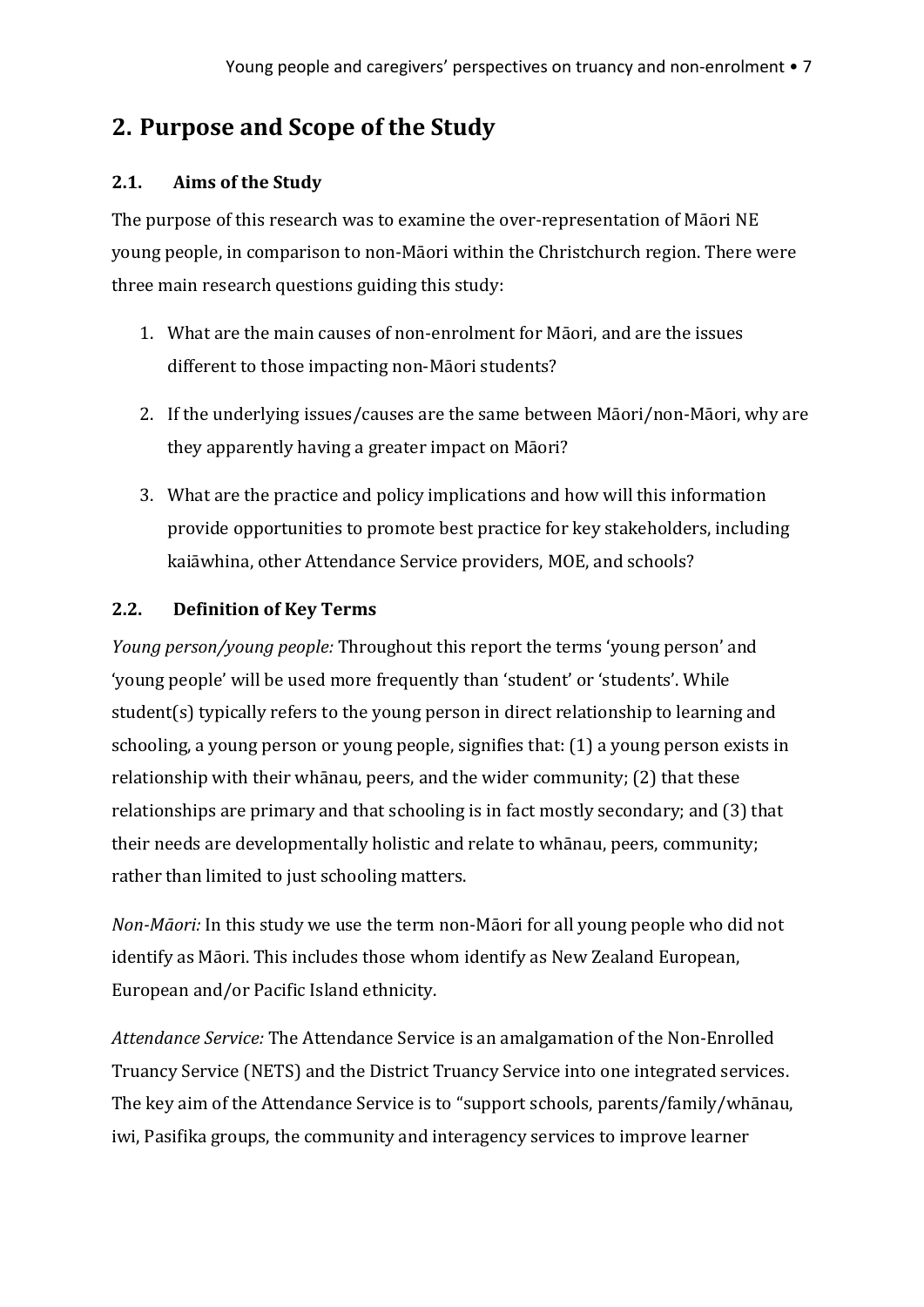attendance and to ensure a seamless collaborative, effective, efficient and culturally responsive service for students and schools*".<sup>8</sup>*

*Te Ora Hou Ōtautahi:* The Attendance Service provider for the Westland, Nelson, Marlborough and Canterbury regions is Te Ora Hou. Te Ora Hou is a network of faithbased youth and community development organisations working with young people, their whānau and communities in a number of places across Aotearoa. Te Ora Hou has been operating in New Zealand for nearly 40 years. During this time, hundreds of people connected to Te Ora Hou have led many different projects and services, working with thousands of young people and their families.<sup>9</sup>

*Non-Enrolled (NE)*: Non-Enrolled is a term used to describe a child or young person aged between 6 and 16 years who is not enrolled in education.

*Caregivers:* In this report we use the term caregivers rather than parents. In this context we were interested in interviewing the primary caregiver – the one who was providing primary support in a time of high need. This could be an aunty, uncle, grandparent, foster carer, or natural parent. In some cases, this could be a family friend.

*Kaiāwhina:* Kaiāwhina is the title used for K3 Attendance Service workers.

#### **2.3. Methodology**

 $\overline{a}$ 

In this qualitative case study, kaiāwhina invited NE young people and their caregivers to participate in one-on-one interviews to gain an understanding of their educational experiences and their experiences of being NE; or having a young person in their care who was classified NE. In depth interviews were carried out to gain a detailed account of these experiences. Thematic analysis was then used to analyse the data. Kaiāwhina conducted 40 interviews: 10 with NE young people who identified as Māori, and 10 with young people who identified as non-Māori. A caregiver of each young person was also interviewed by kaiāwhina in a one-on-one context.

<sup>8</sup> Bruce, J. (2018). *Dis/Engagement in secondary schools: Towards truancy prevention*. Report for Te Ora Hou Ōtautahi. Available at: http://teorahou.org.nz

<sup>&</sup>lt;sup>9</sup> Information retrieved from: http://teorahou.org.nz/about-us/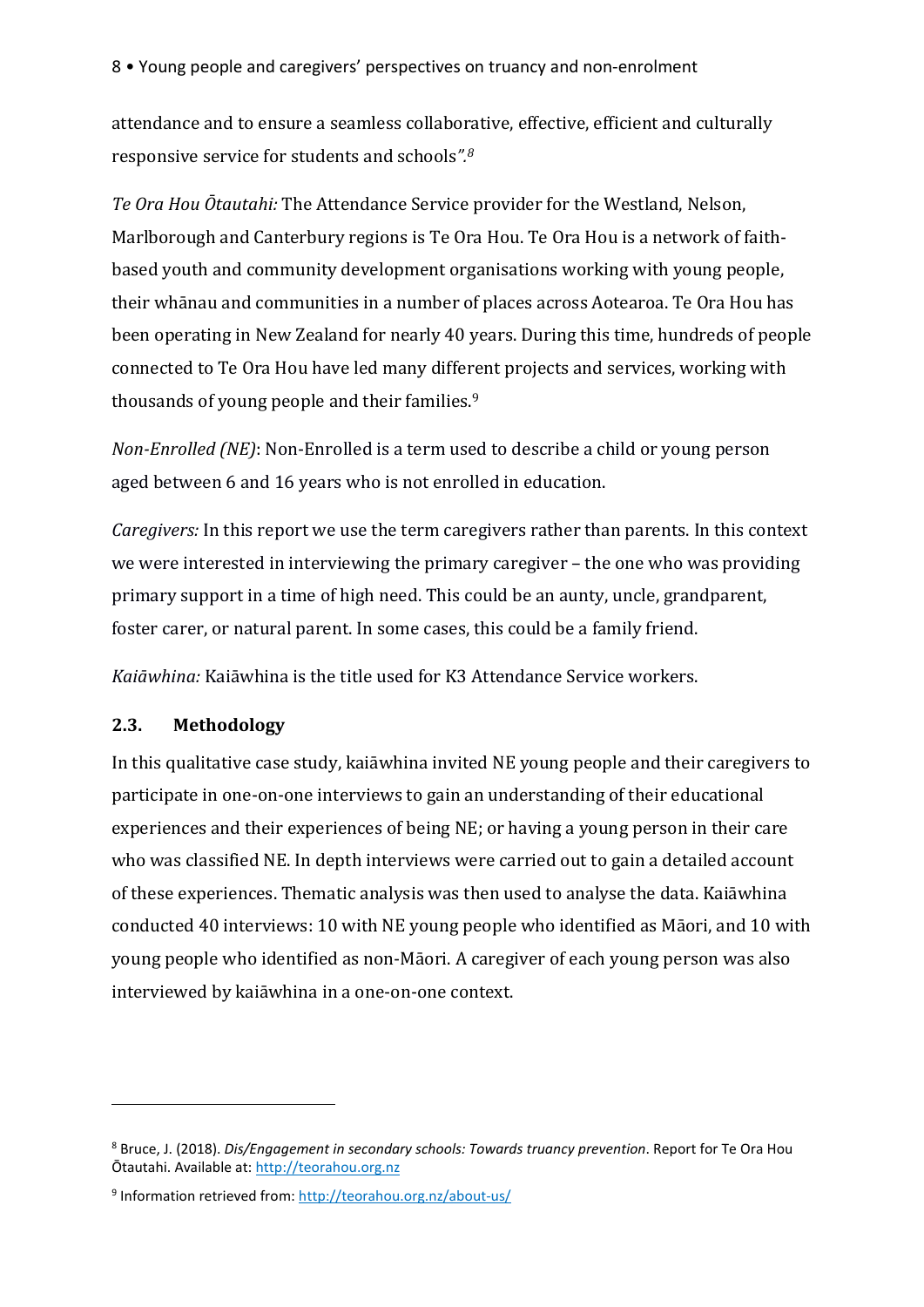## **2.4. Culturally Responsive Research**

Culturally responsive practice is a critical part of the kaupapa of Te Ora Hou work, and all staff have undertaken and/or are undertaking training in te reo and tikanga Māori. Te Ora Hou was committed to ensuring that this research project was also culturally responsive. The research team, including K3 staff, approached the Ngāi Tahu Consultation and Engagement Group (NTCEG) for their support and advice. NTCEG were in agreement that the research on NE young people was a very worthwhile and interesting project with potential benefits for Māori communities. The NTCEG also felt that there may be Māori researchers in their organisation who would be interested in the findings, or in sharing some expertise in this important area. Relevant culturally responsive practices were employed during the data collection process by kaiāwhina, who carried out the interviews.

## **2.5. Data Collection and Analysis**

## **2.5.1. Interview participants**

The young people and the caregivers invited to participate had been or were currently NE within the Christchurch region. All young people were known to kaiāwhina and were selected because they had an existing relationship with kaiāwhina. In addition, their relationships with kaiāwhina extended to the young people's caregivers who were working (or had worked) together during the time of being NE.

## **2.5.2. Young people participants**

In total 20 unstructured interviews of varying duration were conducted with young people. Of the 10 young people who agreed to be interviewed and who identified as non-Māori (including two young people who identified as Dutch), five were female and five were male. Of the 10 young Māori who agreed to be interviewed (including two whose caregivers identified as either Samoan or with some Samoan heritage), seven were male and three were female.

Young people were invited to participate in unstructured interviews with kaiāwhina who already knew them well, and in a quiet place of their choosing. It was hoped that this would help young people to feel safe and comfortable in the interview setting, in order to create a more open context for conversation and to encourage young people to voice their experiences in greater detail. Kaiāwhina employed an unstructured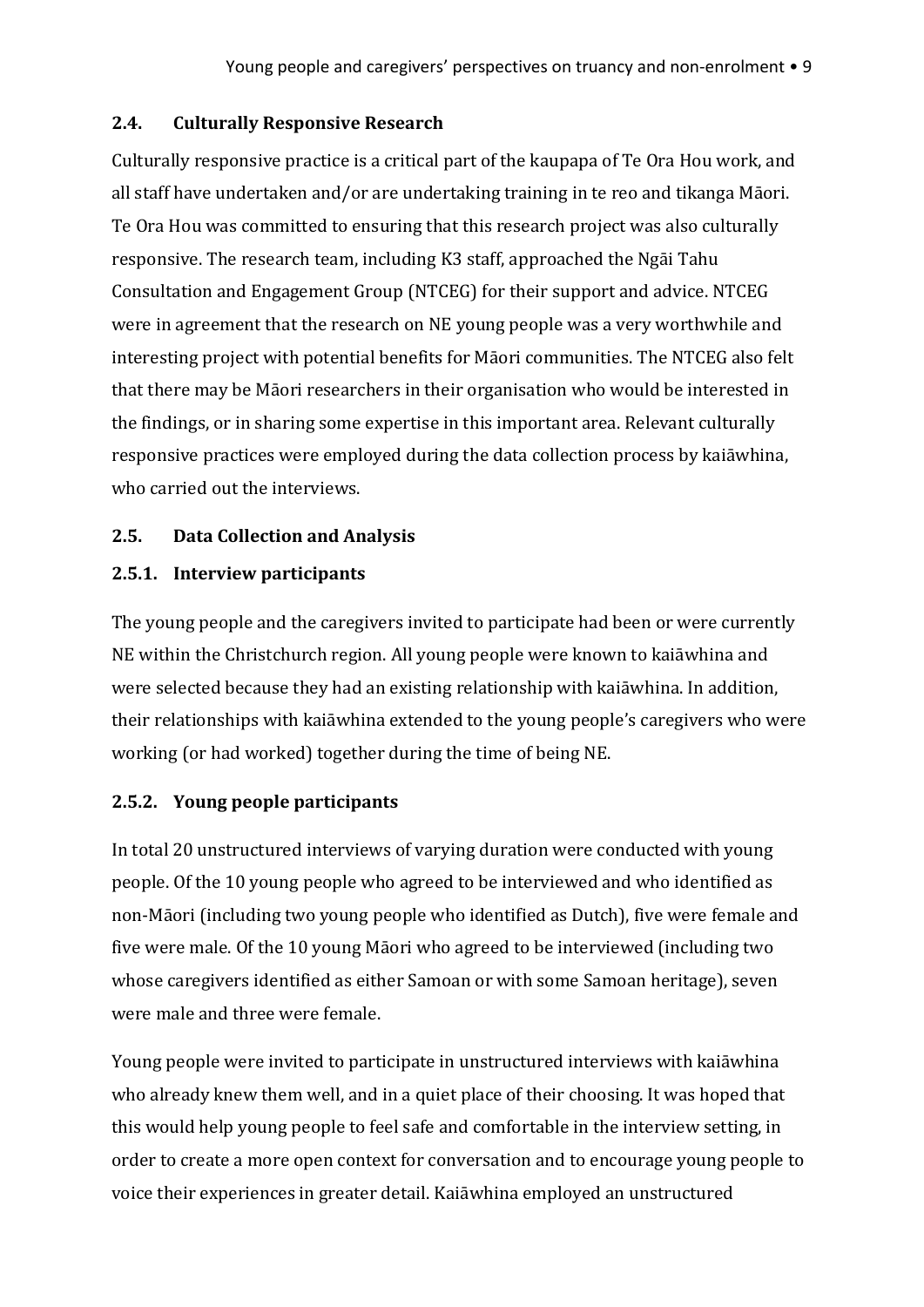interview method which enabled them the flexibility to be guided by the young person's story. This style of interviewing meant that there were general topics and conversation starters. The interview topic guidelines were provided to kaiāwhina and these included the following:

Topic starters and conversation ideas:

- How old are you?
- What intermediate or high school did you last attend and were you zoned for this school?
- Have you attended any other secondary schools in Christchurch or elsewhere?
- Method of transport to school? What ethnicity to you identify with?
- 
- If Māori, do you know your hapu or iwi?<br>• What did you like about heing at school? What did you like about being at school?
- Can you give me some examples of what was okay or what was not okay when you were at school? (e.g. of topics for discussion: friends, bullying, relationships with others).
- Have you been doing any NCEA credits? If so, did you choose your NCEA subjects or did someone choose them for you?
- Did you do any sports or other interests outside of school? E.g. sports on a Saturday morning? If not, is there a sport you would like to have been playing?
- Did you like your teachers, and if so what did you like about them? If not, what did you not like about them?
- Did you feel like your teachers like you and support you? If so, how did you know, if not how did you know? (E.g. support from counselors, youth workers, teachers OR no support at all).
- What do you and your mates like doing at school? Do you hang out after school?
- What about homework did you like doing homework? Was there a quiet space for you to do your homework at home? Did you have someone you could ask for help if you needed it? (E.g. curriculum and lessons: understanding the work; struggling to read or write; no understanding instructions; what learning activities worked well/didn't work well?).
- In the classroom, do you ask for help to understand something? Do you feel okay about asking for help? If not, why?
- When you hang out with your mates, do you talk about school, if so, what do you talk about and if not, why do you not talk about school? (E.g. school hours, school rules, etc.)
- What does your whānau/family say about school, when you talk about school?
- If you don't talk about school, why do you think that is?
- Do you miss being at school? Do you miss your friends or the teachers?
- What experience about school haven't we talked about that you would like to discuss?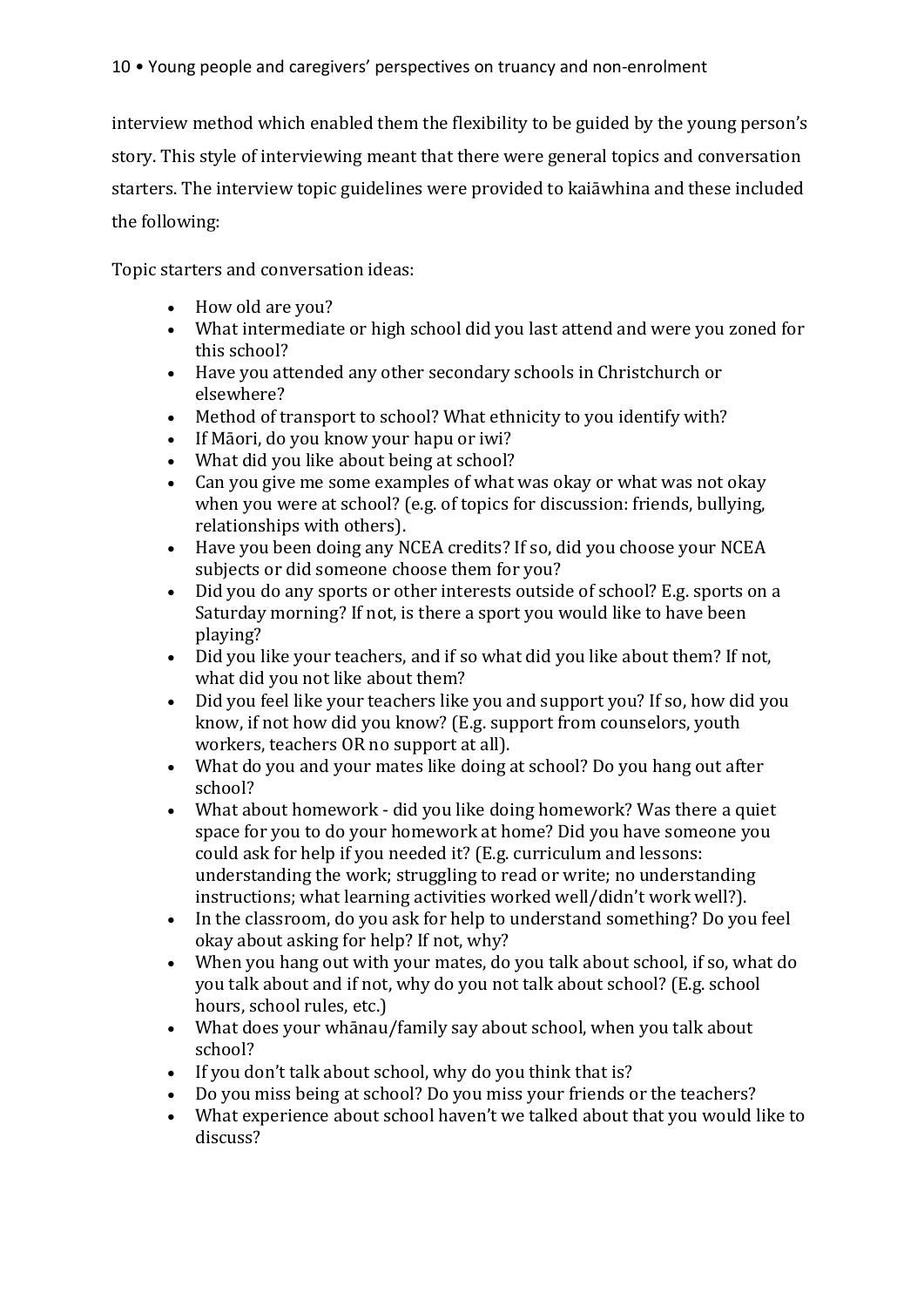## **2.5.3. Caregiver participants**

Unstructured interviews were also conducted with a total of 20 caregivers whose young people were currently or previously NE. Of these 20 participants, ten identified as non-Māori (nine as New Zealand European, two as New Zealand European and Samoan, and one who identified as Dutch). This cohort consisted of nine females and one male. For the participants who identified as Māori, seven were female and three were male. Five caregivers indicated they were from North Island iwi (including Ngāti Porou, Ngāti Ruanui, Ngāpuhi, and Ngāti Ruapani). The remaining participants either identified their iwi as Ngāi Tahu, or were unsure.

The caregivers were invited by kaiāwhina to participate and share their experiences of parenting young people who were identified as NE, and all with a history of truancy.

Topic guides for discussion included:

- Ethnicity/background
- Thoughts and feelings about your experiences with the young person at school?
- How important is it in your family that young people in your care attend school regularly?
- Do you feel that you and the young person are supported by the school (teachers, pastoral care, guidance counsellors)?
- Have you had any assistance from community organisations, agencies that come into the school or your friends?
- What routines do you and young people follow that makes going to school easier? e.g. breakfast together, doing homework after school etc.
- How organised do you feel on a school morning?
- Do you talk to the young person about why they don't want to go to school? If so, what do you talk about? If you don't talk about school, why do you think that is? If not, why not?
- Does the thought of being prosecuted for your young person not attending school concern you? If not, why not?
- What would you change about school if you could that would make going to school easier for your young person? What recommendations or advice you would like to pass on to the school (principal, teachers and so on) that would help your young person feel more engaged in the school environment?

## **2.5.4. Data analysis**

All interviews were audio-recorded and transcribed before data analysis was undertaken. Data was analysed using the method of thematic analysis (Braun & Clarke, 2006). Data was coded by interview question, and then by theme. Data across the four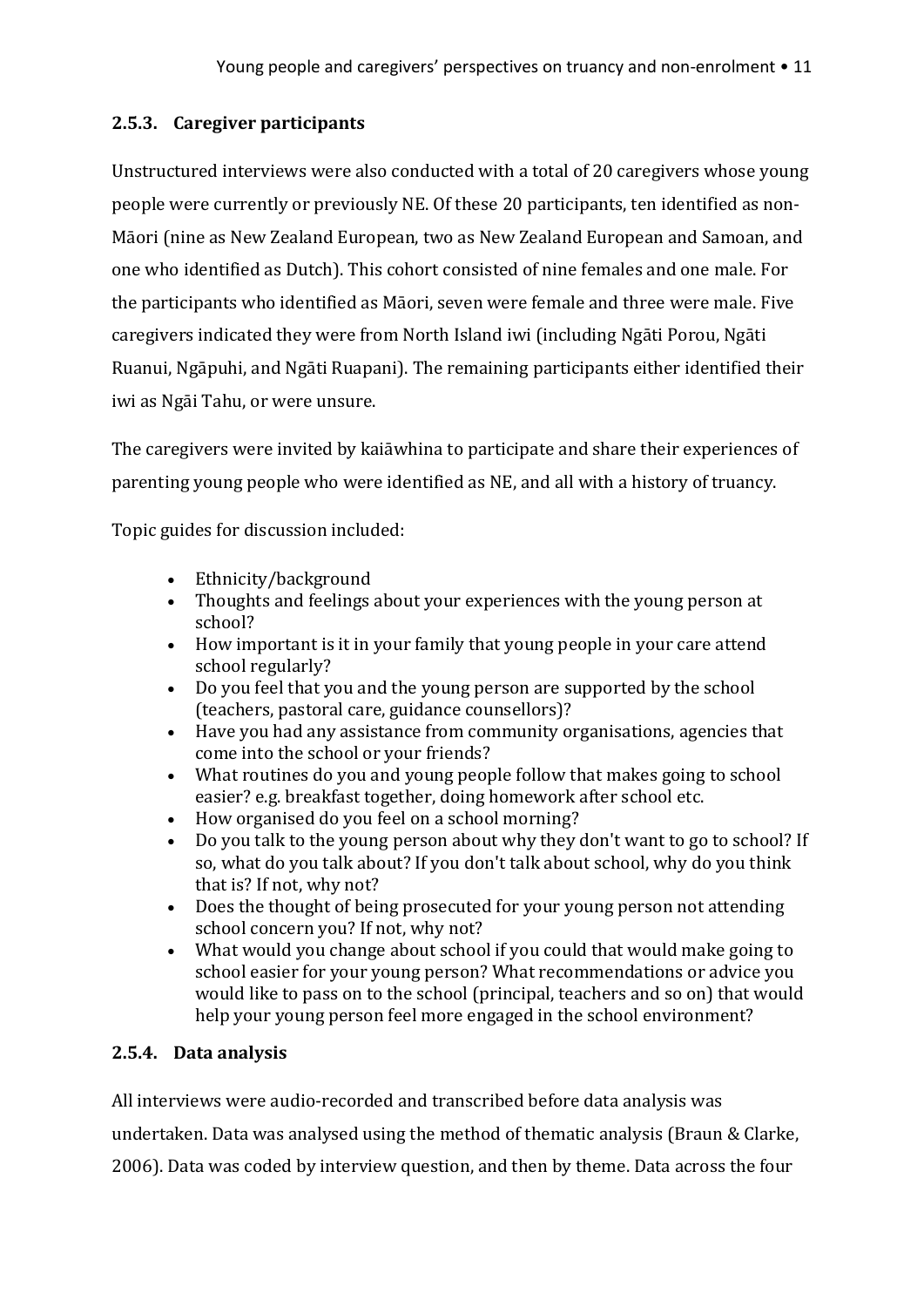participant groups was compared and contrasted to determine similarities and differences. Data was also compared and contrasted within the four participant groups.

#### **2.5.5. Ethics, Challenges and Limitations of the Study**

Ethical permission was granted by the University of Canterbury Human Ethics Committee for Educational Research and all policy, procedures and guidelines were followed to ensure ethical research was undertaken. To ensure anonymity, some demographics and circumstances from participants have been changed in the reporting of the findings. Names of participants are not used in order to protect anonymity. Kaiāwhina were informed that if young people disclosed information which deemed them at risk of harming themselves, or where someone else may be known to be harmed, then the K3 Attendance Service Manager was to be informed. If young people became upset during the interview, then kaiāwhina were to be reassuring and calm, and ensure that appropriate referrals were made and/or support networks and whānau informed following the interview, if appropriate.

The study was limited by the number of young people and caregivers interviewed. Given the complexities facing NE young people, it was not surprising that kaiāwhina struggled to find young people who were willing to participate. Furthermore, where young people were interviewed, they were encouraged to share only information that they felt comfortable sharing with kaiāwhina. While understandable and ethically appropriate, it is also worth noting that vital information may have been withheld.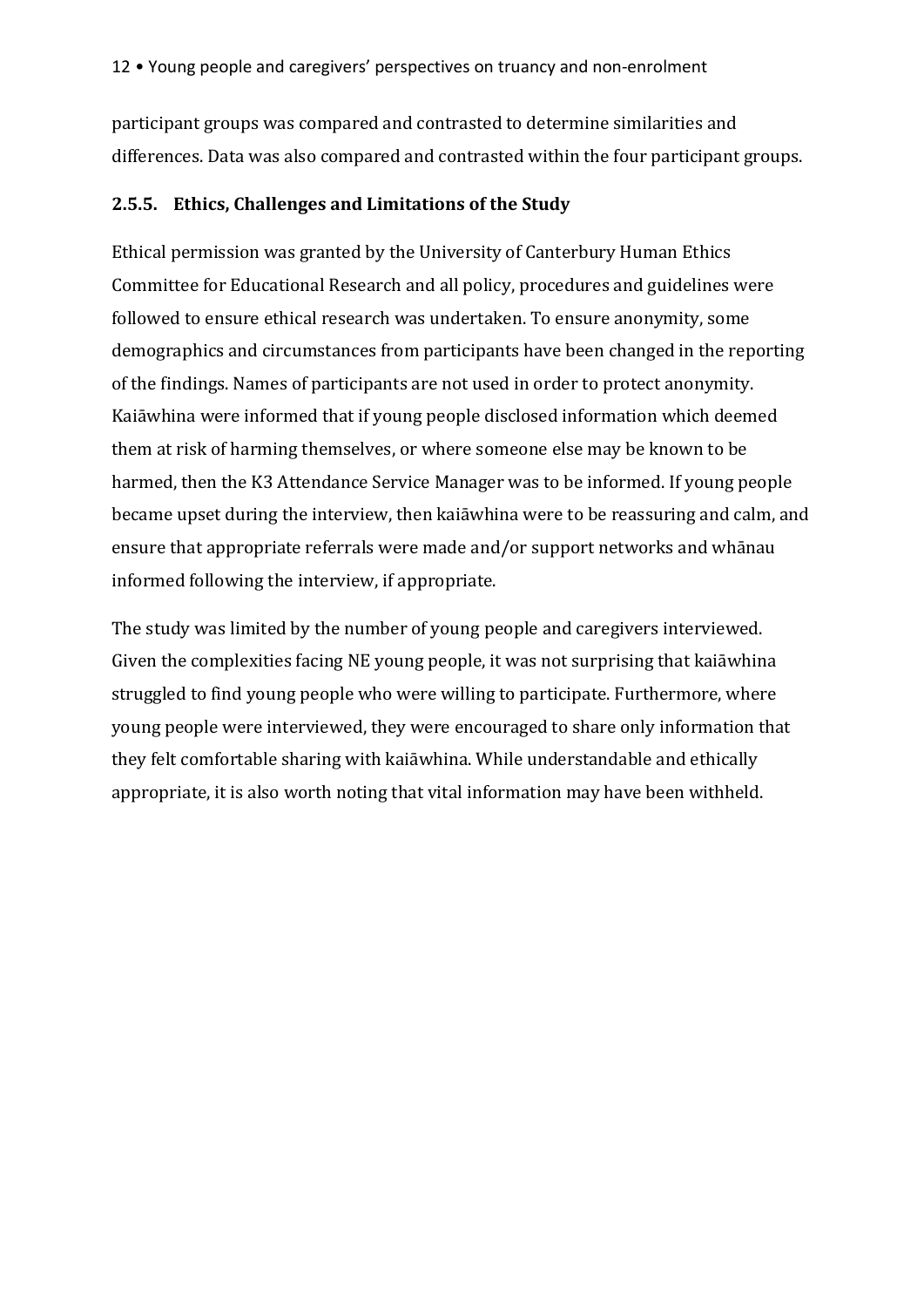## **3. Findings**

## **3.1. Young People**

The following themes emerged from interviews with NE young people: relationships with teachers, views of what good support looks and feels like, young peoples' discussions with caregivers about school, and things young people would like to change about school. Relationships with others (teachers, caregivers, support personnel, and issues of bullying) all presented as critical factors influencing the level of engagement that young people had with school. Interestingly, there were no significant differences in responses from Māori and non-Māori young people except in one area. Some non-Māori reported more positive pastoral care support experiences than Māori. It wasn't clear from this study why this may have been the case.

## **3.1.1. Relationships with teachers**

Not surprisingly, relationships with teachers emerged as a significant theme. Some spoke of enjoying their teachers, particularly their Physical Education and Music teachers at secondary school. Others spoke of not enjoying their teachers at secondary school but indicated that they had good relationships with their teachers at primary and intermediate school. For example:

*"Mr T was always there when we needed him".* 

*"I liked one of my teachers at [name of school omitted] my form teacher she was also my English teacher".* 

*"Yep, all of them teachers they encouraged you there".* 

*"Liked my form teacher, he let us work out problems in our own way and let us talk to other students and stuff [this was in a Maths Class]".* 

*"Liked only one teacher Art, Māori, and PE sometimes".* 

There were however, some young people from both groups that did not enjoy their teachers and this is highlighted below:

*"Didn't really like the teachers at high school, didn't talk to me as much as other kids".*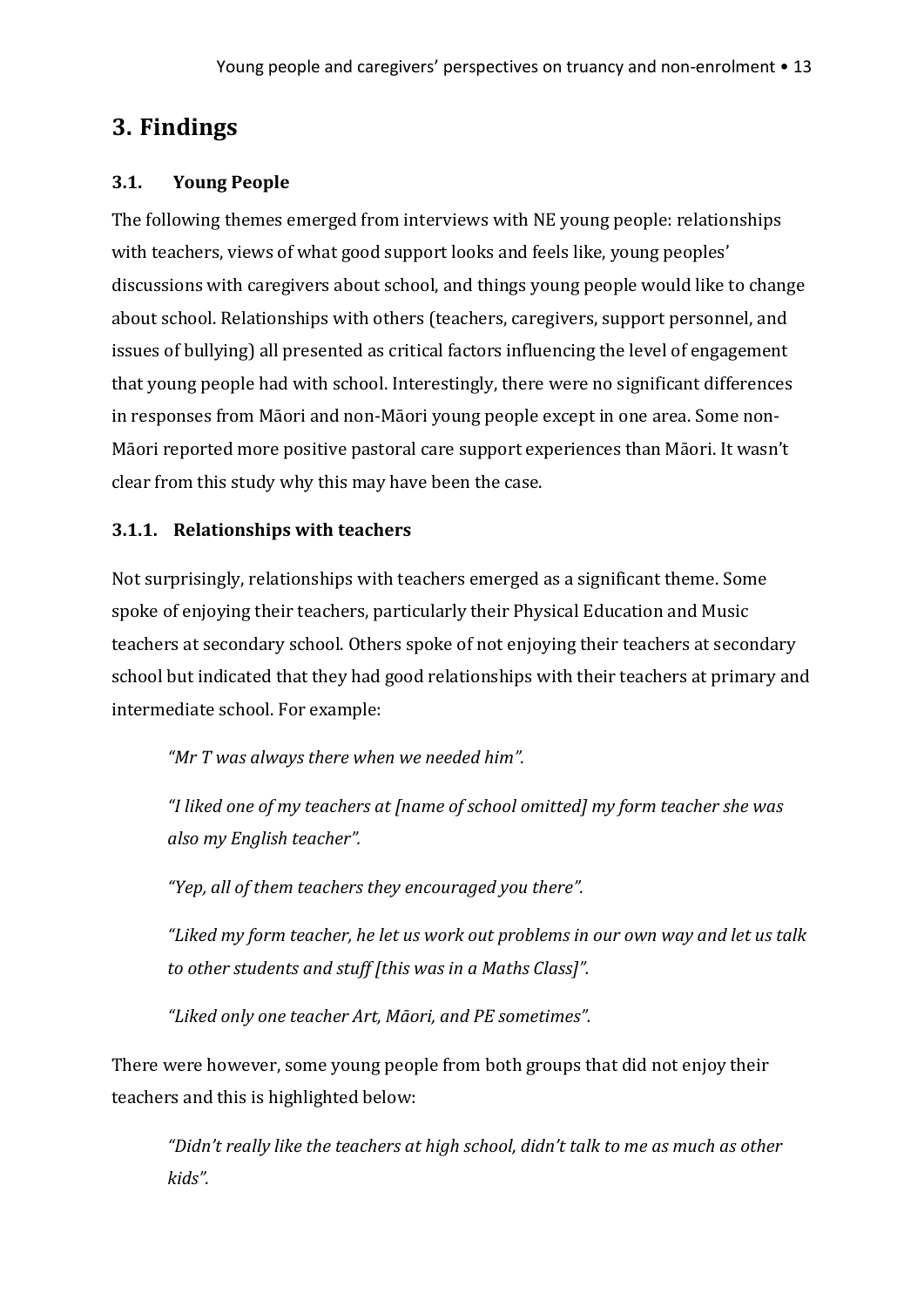*"No, not at [name of high school omitted]".* 

*"Just…a dick and bossy an everything".* 

*[name of high school omitted] "full of shit, lots of rules".* 

*"Not really, teachers weren't good there, they weren't good at all".* 

For young people who spoke of not enjoying their teachers or their time spent at high school, the element of feeling invisible becomes apparent in the discussion below as young people voice their experiences relating to classroom dynamics.

#### **3.1.2. Views of what good support looks and feels like for young people**

Non-Māori young people who sought support from pastoral care personnel (e.g. social workers, youth workers, guidance counsellors) within the school environment spoke positively of the support they received:

*"I got some counselling, that was helpful".* 

*"The guidance counsellor was alright, sometimes".* 

*"Yeah, they were real like chilled and understanding and that [name of school omitted]".* 

But for some young Māori, their experiences with teachers paint a different picture. For example:

*"Both teachers and students bullied".* 

*"They [teachers] just ask a question and then act like why don't you know that, they wouldn't help me with it".* 

*"They didn't want me in their class so they kept referring me out".* 

In a continuation of how young people felt about their teachers, a question the researchers determined was important was whether young people felt comfortable putting up their hand up in class to ask the teacher for clarification on a topic they were learning. We felt this question provided an indication of how much learning support they might receive in class. The responses to this question did not vary between the two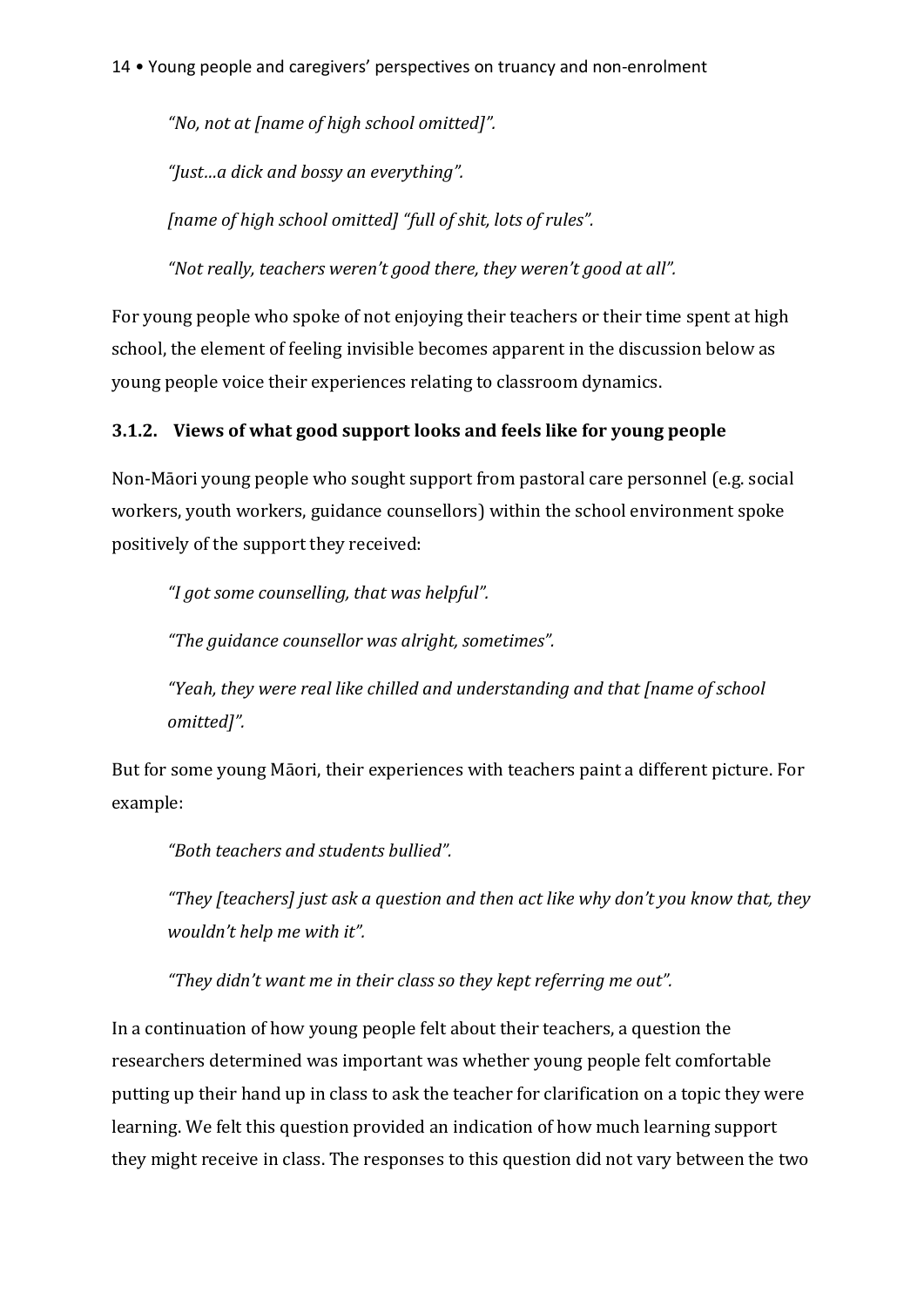groups with most young people feeling confident about putting their hand up in class. For example:

*"Yell it out".* "*Yep, happy to put my hand up". "Sometimes if the teachers happy and stuff". "Most of my questions and answers were smart arsed". "I would sooner figure out the answer for myself". "Yeah, I would always ask heaps of questions".* 

However, for a minority, they were not quite so comfortable putting up there hand in class:

"*Yep, [but then] I started not to, they weren't helping me, jus…like a waste of time".*

*"Nope, yeah I just don't have the confidence".*

*"Sometimes, I'd just be too shy, try and work it out myself if I couldn't just sit there".*

*"No, because the majority of the time I was never right".*

*"Don't put my hand up just sit and be quiet".*

The relevance of the question of whether they put their hands up in class links with the next questions related to homework, such as: did they complete homework? Did they have a quiet place to do their homework? And did they have someone who could help them with it? When both groups were questioned about homework, there was no marked difference in their responses, but as shown below their voices highlight the struggles they experienced to complete their homework:

"*Only in Science but I struggled so I never did it, no real help with it at home".*

*"No, I couldn't do it although my brother [name omitted] would help".*

*"Did all my work in class".*

*"It's boring but I did do it".*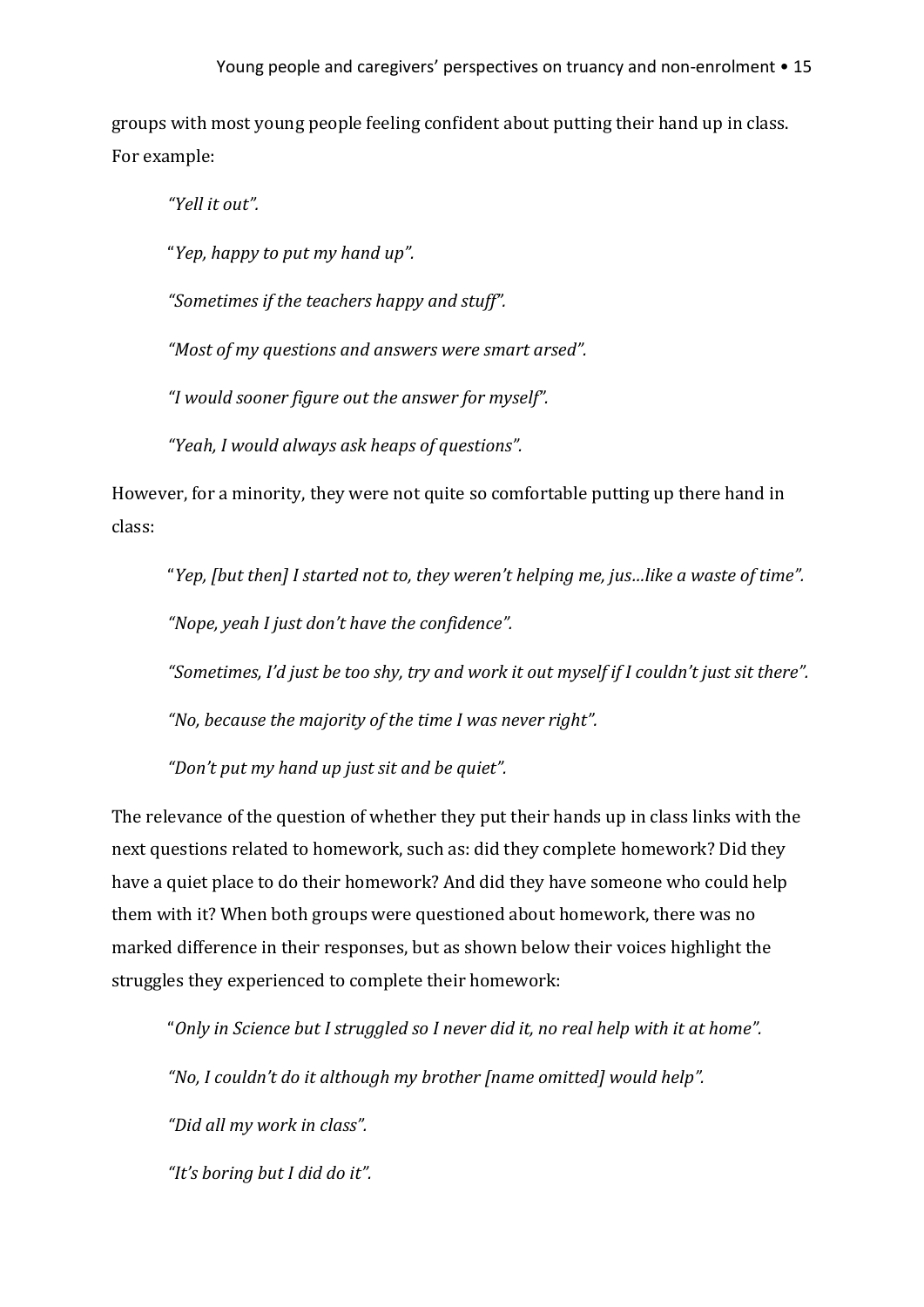*"Nah we didn't really get told if we got homework or not it was like we were meant to be on the internet and looking at our files everyday…I didn't know where to go look for it".*

*"A little bit, and did it".*

*"I guess so, favourite subject Maths".*

*"Yes, didn't know it".*

A small number of young people from both groups did not engage at all in homework. For example:

*"Nope, I didn't do homework".*

*"No not really, got it sometimes, didn't do it just lazy".*

*"I never got homework".*

*"I've never had homework in my life, it's for school".*

Evidenced from their voices is the motivation for the majority to do their homework, and the confidence to ask questions during class time. The voices highlighted above, suggest that young people do want to learn and complete the work set out in class. However, many of the young people indicated that one of the main barriers to learning was receiving adequate learning support from their teachers.

## **3.1.3. What young people would like to change about school**

At the conclusion of each of their interviews all young people were asked *'what would you change about school if you could?'* Many wanted their education to be of primary importance and wished that schools didn't focus as much on issues such as wearing "*the correct uniform"*. One Māori male requested teachers *"to focus more on my education and not my uniform and to listen".* 

Relationships with teachers continued here as a theme. As one young person reflected, she wanted teachers *"to just help me with my learning just help me with everything I needed".* One young Māori male spoke of wanting to be noticed instead of "*being invisible"* to teachers; while others spoke of teachers not knowing their names after they had been at the same school for years.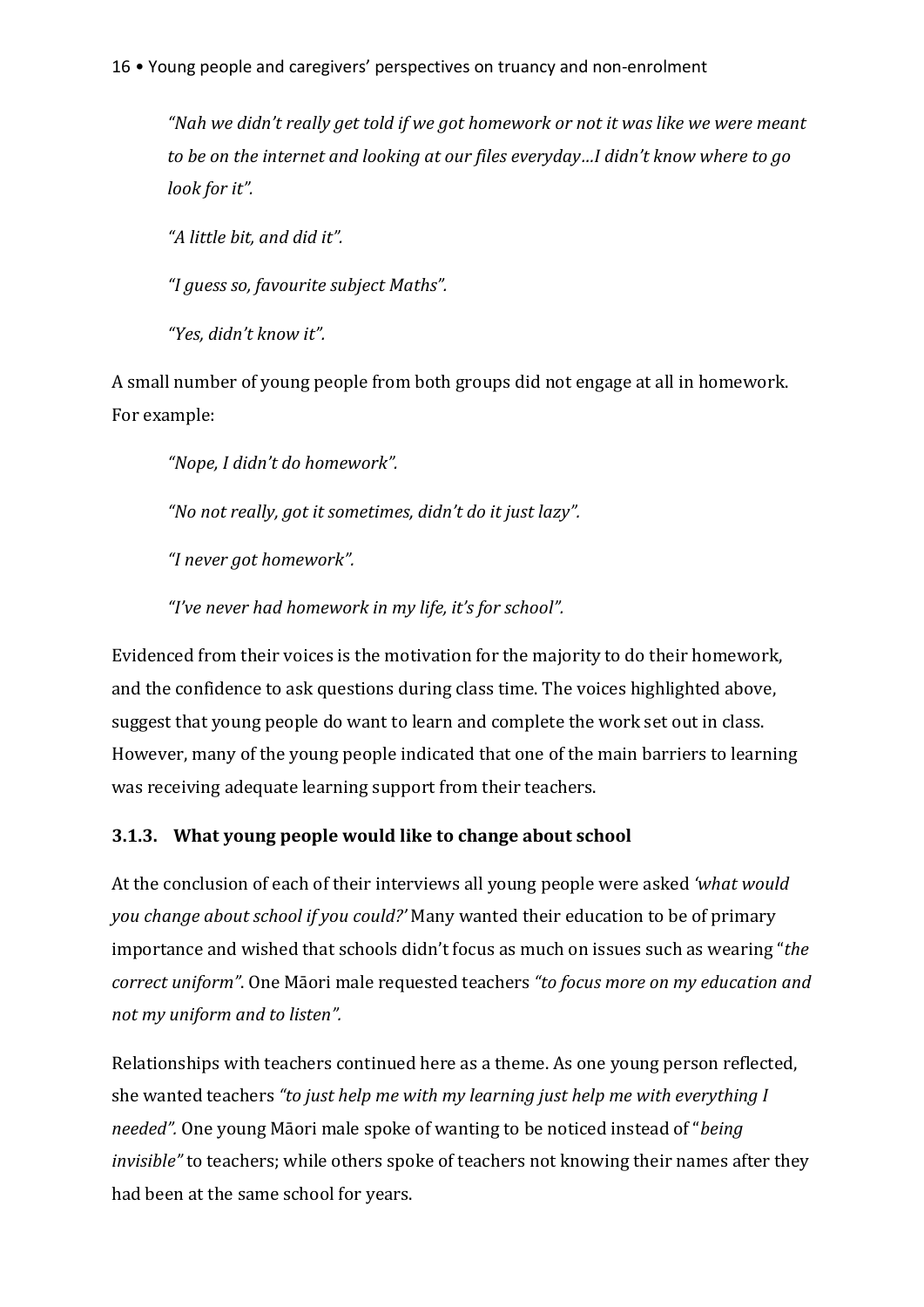Both Māori and non-Māori young people spoke of the need for objectivity surrounding the issues of bullying. Some spoke of the need for schools, particularly "*deans to listen to both sides"* of the conflict instead of blaming just one person or alternatively doing nothing about it. In the instances of bullying that were discussed, one young person mentioned "*she had to leave school without getting any closure."*

In response to a question asked about what she struggled with at school a young Māori female replied "*bullying";* and in response to being asked whether she was bullied by students or teachers she replied *"It was both".* Similarly, one Māori young male spoke of not only being bullied but being a bully himself *"yeah I got bullied and bullied people".* A young Māori male when asked the same question replied *"bullying was not okay",* and that teachers were more supportive of his learning "*but not bullying".* A non-Māori young female had a similar response when asked that "*bullying was a big thing"* and that *"no it wasn't sorted at all".*

## **3.1.4. Young peoples' discussions with caregivers about school**

The majority of young people from both groups had ongoing discussions with their caregivers about the importance of attending school. One young male likened his mother to a "*lecturer"* as she reminded him so often about the need to go to school. Other caregivers reminded young people to *"just behave"* and that *"school is good for you, school will get you where you want to go".* One young person's caregiver told her *"to fix [her] attendance",* and this was expressed with concern as she felt supported by her family.

For others, some of the responses are not quite as supportive:

*"Doesn't talk about school at home".*

*"I don't [talk] about school to any of them, they just tell me to go to school".*

*"Trying to force it into my head, I need to go to school".*

*"Yeah stay in school".*

## **3.1.5. Summary of young peoples' experiences**

Across these themes there were some strong messages that did emerge from both groups. Relationships with teachers, other students (particularly bullying), caregivers,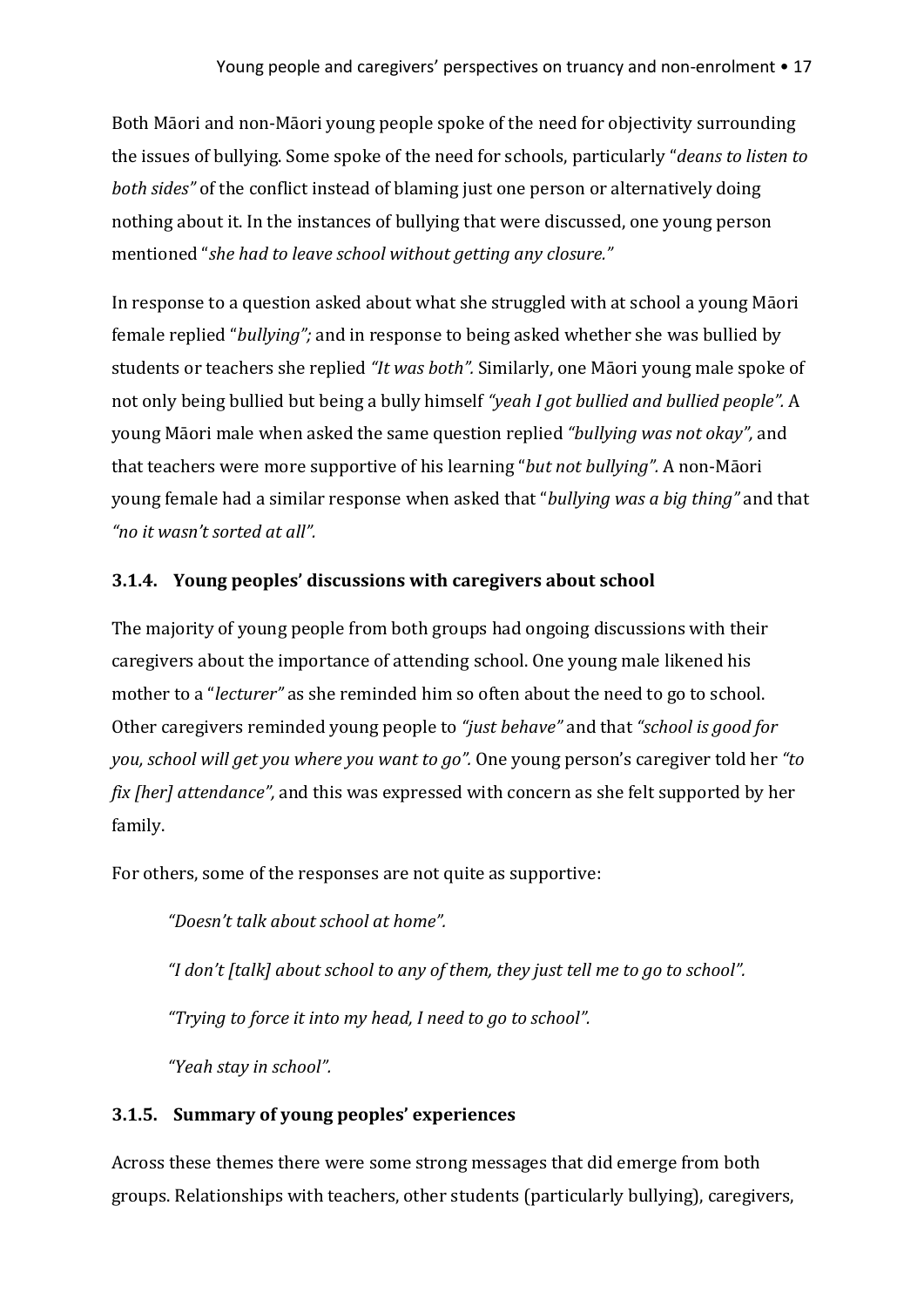and pastoral care personnel were all important in determining the extent to which young people felt connected, or able to stay connected in schooling. It was also clear from the findings that most young people did really try to engage by asking for help, and doing their homework. Some young people struggled to receive the help that they needed, and this led to disengagement for them. Many young people indicated that bullying was a significant issue, and in many instances they felt that schools weren't doing enough to address this problem. There was only one area where young people differed in their views: non-Māori spoke more about accessing pastoral care support than Māori young people. The reasons for this were unclear and further research is recommended.

## **3.2. Caregivers**

Interrelated themes that emerged from the interviews with caregivers were: discussions with young people on the importance of schooling; caregivers' experiences of support from schools and agencies; caregivers' experiences surrounding engagement with school personnel; and recommendations from caregivers on what secondary schools could do better for NE young people.

## **3.2.1. Discussions with young people on the importance of school**

In response to the questions on how caregivers valued education nearly all responded that school was very important for their young people. One caregiver spoke of engaging her young person in regular conversations which focused on asking *"what's going on at school, why he doesn't like it, what can we do to make it easier and better, then discuss it with the teachers, but we still don't get any support".* Most caregivers had similar responses:

*"She's going nowhere in life if she's got no education".*

*"It's important at least until she's 16".*

*"It's only 14 years of your life then you can go play".*

*"Huge, we were always on his case".* 

*"Firm believer that if you're not going to excel at school you're not going to excel".* 

*"Very we talk about it all the time".*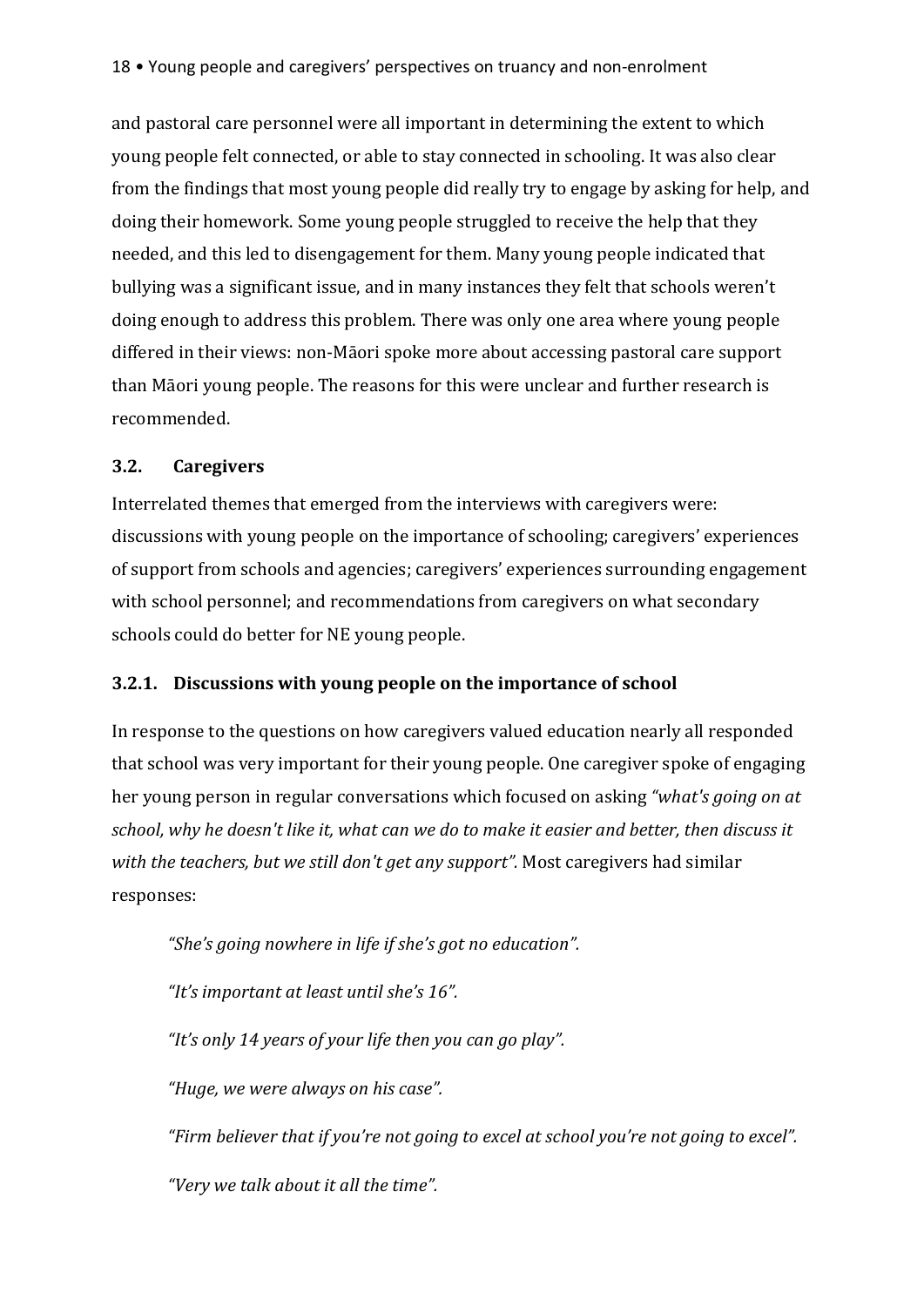*"Important really important".*

*"Told him from the very beginning when he first started school that education was important".* 

*"Important, because you have to be qualified for the majority of jobs".*

It was evident from the responses given that caregivers placed a high value on education. They wanted their young people to participate because they believed this would lead to success later in life.

## **3.2.2. Experiences of support from schools and agencies**

To explore caregivers' views on their experiences of school engagement, we asked them to tell us about the level of support they had received from the school or an external agency. Their responses were many and varied. The analysis revealed a disparity between Māori and non-Māori regarding the perception and level of support received from schools. Māori caregivers reported greater levels of support than non-Māori caregivers; although the reasons for this are unclear.

Overall, out of the ten Māori caregivers only one spoke of not being happy with the support she received from schools; she spoke of feeling supported at *"primary school, but high school was a bit different".* The remainder, who reported good levels of support, gave the following responses:

*"yeah they were pretty good, like they did everything to help [name omitted] with his education, trying to get him to engage more, activities at school...The principal, I found really helpful, had a few meetings as well as the teachers regularly and the guidance counsellor as well and a whole lot of other agencies."* 

*"they've been really good, any little problem that arose I was down at the school" "he had heaps, like the deans, they were on his case all the time"* 

*"they were supportive, he had a lot of support from the DP and the principal"* 

*"we had good contact"*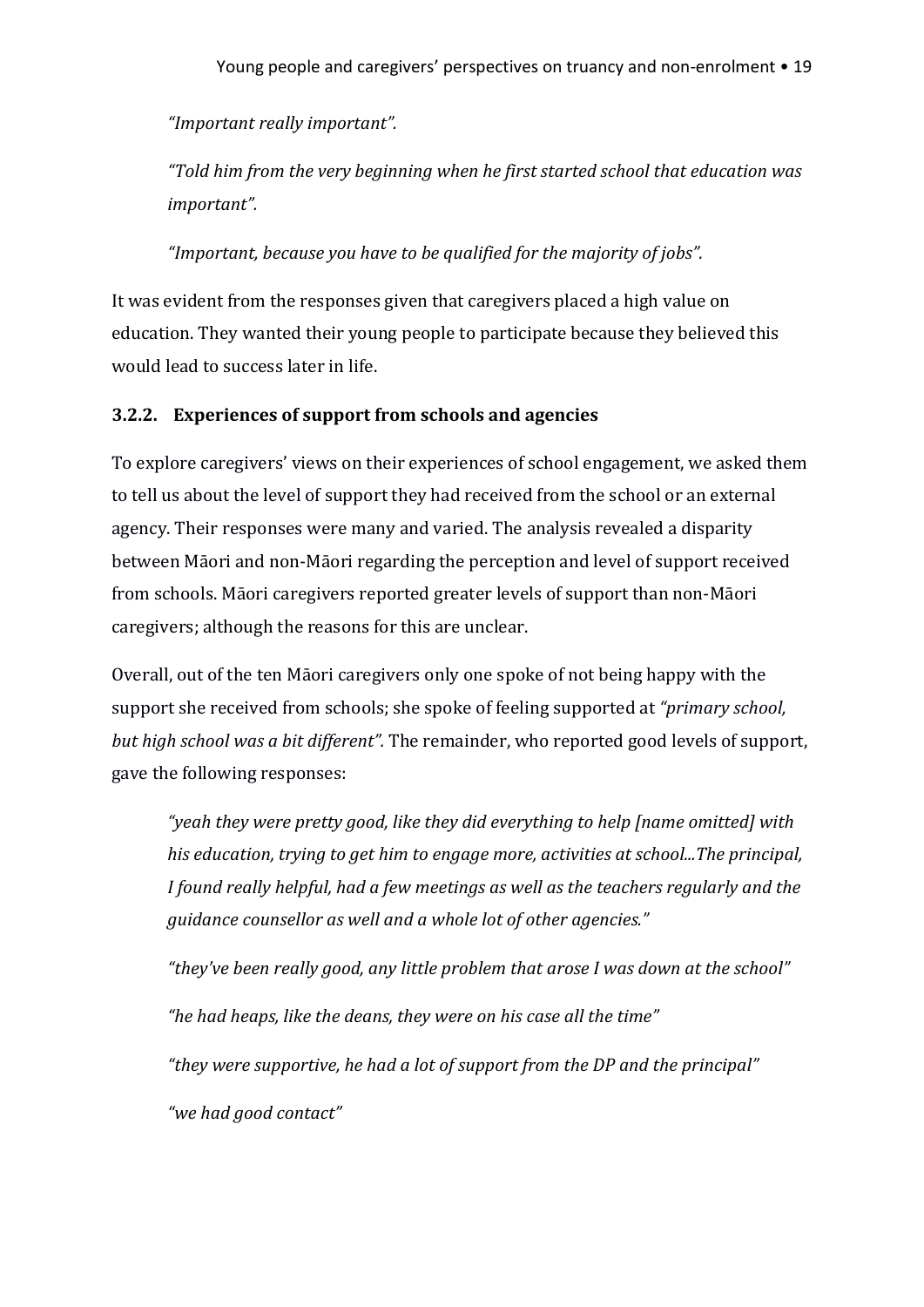*"the principal I found really helpful…had a few meetings as well as teachers regularly and the guidance counselor, a whole lot of agencies and we got what they call the Māori programme out there, like getting into the army".* 

In contrast while the majority of Māori provided positive responses regarding the level of support they received, only two out of the ten non-Māori caregivers were happy with the support given. One caregiver recalled that, *"It was good yeah, no it was good, until they gave up on him at the end of it";* and another caregiver spoke of how the school had tried to help her daughter *"yeah, they tried to help her yep".* But the majority of non-Māori caregivers spoke of feeling frustrated over the lack of support they received from schools, particularly for young people requiring specialist support. For example, one caregiver found she experienced negative relationships with the dean over her Māori son. She wanted her son tested for a possible learning disability but they wouldn't test him and attributed any problems to bad behaviour. She believed that this lack of support resulted in her son being labelled a troublemaker, and he was constantly being referred out of class. She spoke of how her son would be at school sitting outside a class and yet would be marked absent. She was very proactive with the school but more often felt she was ignored.

Another non-Māori caregiver thought her young person's time at school *"sucked arse". S*he believed that she had *"no support...no nothing"*; she labelled the school *"fucken useless".* Similarly, another caregiver, said there was not enough help and that more options were needed. Similarly:

*"I asked for help, but they just shut us out and then I look like a bad parent, I tried everything to get [name omitted] back into school but they just weren't interested".*  Another caregiver had the school counsellor hang up on her a few times. She recalls:

*"I kept ringing back [name omitted] was getting bullied, the Year 9 dean was supposed to ring but she said she forgot cos we got off on the wrong foot over shoes".* 

Other caregivers' responses suggest there was a lack of communication with teachers and staff. For example, one caregiver found that it took two years for her child to be diagnosed with a learning disability when she had had the same teacher for two years. After receiving three years of specialist support, the secondary school her daughter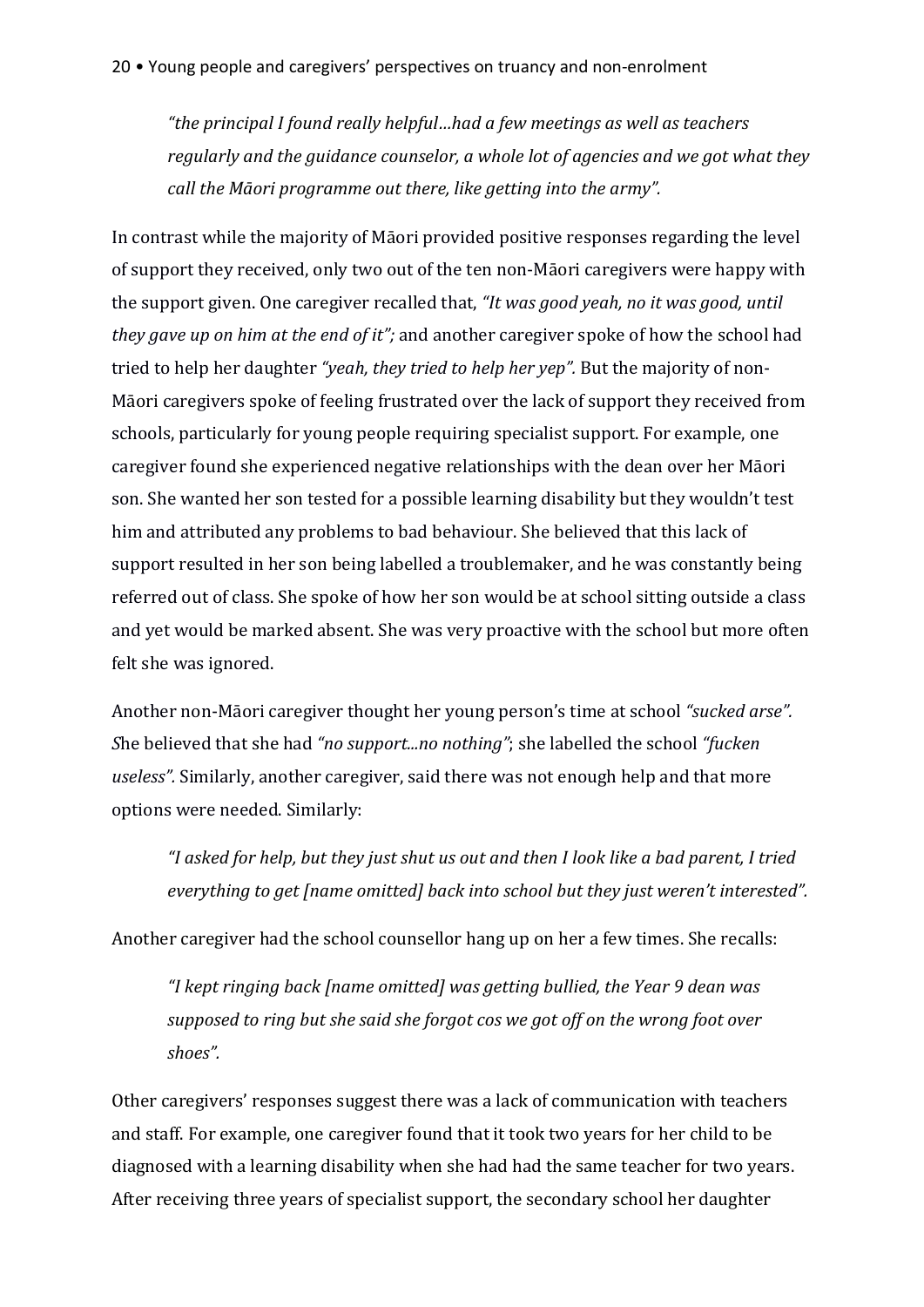attended promised her additional support (funding) but nothing eventuated. This made it very difficult for her daughter to learn and keep up in class.

From the findings of this study, there appears to be a disparity in the perceived level of support between Māori and non-Māori caregivers. While Māori caregivers reported higher levels of support, non-Māori caregivers spoke of their struggles to receive support. It is not clear from this study why this disparity exists. Further research into this issue is recommended.

## **3.2.3. Experiences surrounding engagement with school personnel**

In some instances, the voices of caregivers and their young people suggested that the ways school personnel communicated with them was unhelpful and left caregivers and young people feeling frustrated and angry. Caregivers spoke of a lack of opportunities available to engage effectively with their young persons' dean, teacher or form teacher. Caregivers also spoke of the difficulties they had with the ways school made contact with them, advising that the young person was no longer on the school roll. Caregivers from both groups recalled how they were informed by MOE by email when it was too late to do anything about it.

One caregiver spoke of her frustration over a meeting she had with her son's dean. The caregiver felt that:

*"The dean had no idea what was happening and basically just made a whole range of excuses about the changes at the school, she had no idea of who [child's name omitted] was or any plan in place to help him and then two weeks after that meeting we got the letter from MOE saying he was no longer enrolled at high school. We just saw it seemed a quick fix just to flick him out, get him out see you later…"* 

Another caregiver spoke of wanting to keep his daughter at school (in a bullying related incident), yet his experiences suggested he had very little success doing so:

*"They're the adults...they should take a step back and look at the situation. I approached the Board twice but [name omitted] got kicked out of there".*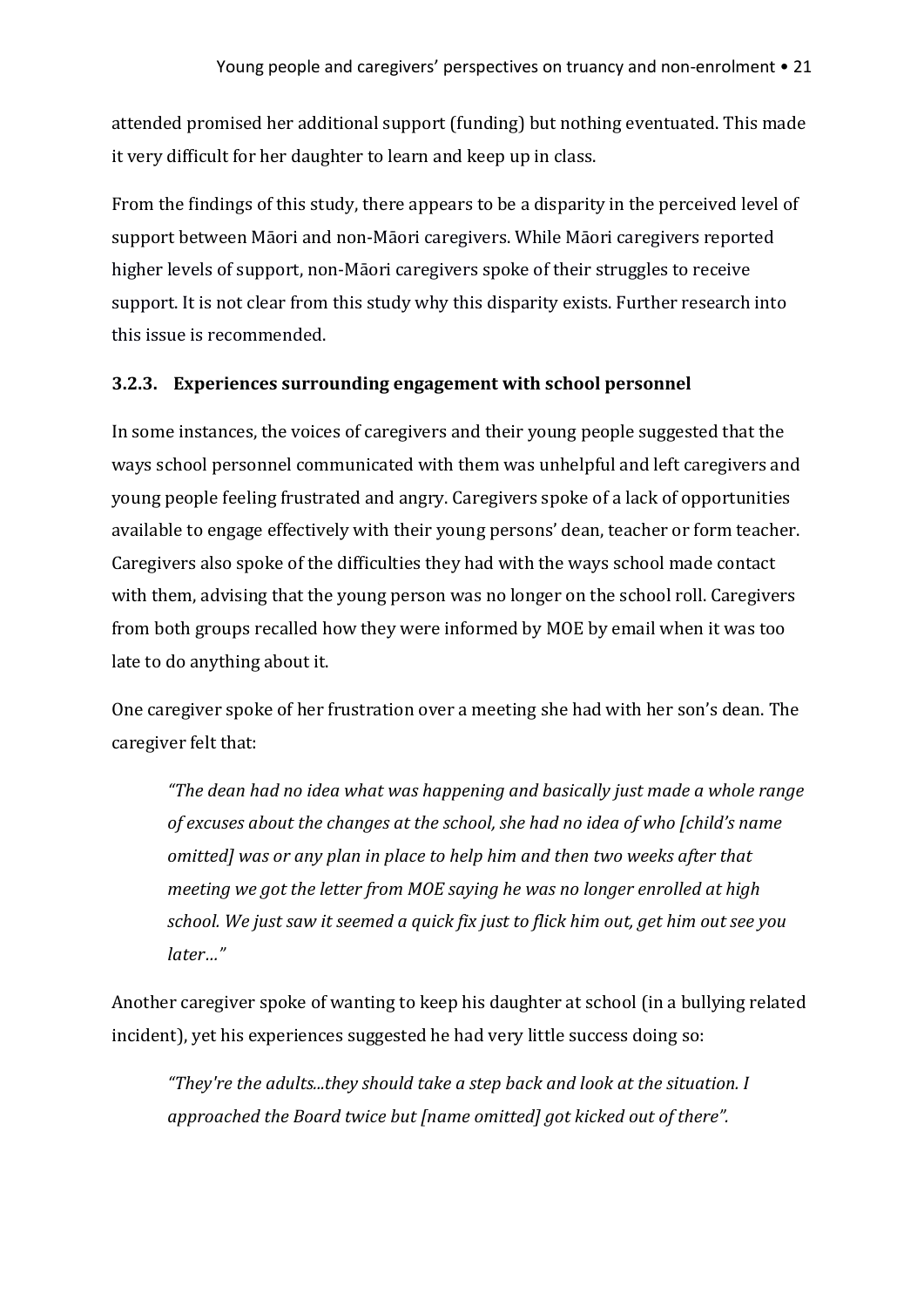Another caregiver had a similar experience when he attended meetings concerning his son's engagement at school. For example, he spoke of the communication he had with the school as being invasive:

*"When I went back to the meeting and asked [name omitted] to stay at school then the next day when I brought him to school they put [name omitted] in a meeting and asked [name omitted] if I'd beat him up, that was the final straw, when I gave up".* 

One caregiver prior to her son being labelled as truant spoke of how she had to argue with the school that her son was actually at school when the school had recorded him as absent. She recalls how "*they never changed their records they just recorded him as being truant".* These voices tell a story of frustration in trying to follow the process that schools adhere to when a young person has become either truant or is considered a problem.

When the question over prosecution was asked by kaiāwhina, the majority of caregivers all said that being prosecuted was a big worry for them. For some it was having to spend money on a fine they did not have, and for others it was the shame of *"feeling as though you're not doing your job properly".* One caregiver who had prosecution concerns decided not to enroll her son at school because *"I knew it was a waste of time me enrolling him in a school because he probably wouldn't go…didn't want to waste my money on a uniform".*

One of the sub-themes to emerge from the voices gathered was the notion of whose responsibility it is to ensure a young person is engaged in education: Is it the schools or is it the caregivers? Both groups argued that it was their job to get their child to school, and all the caregivers indicated that they worked hard to do so. They argued that what happened at school was the schools' job. It was the schools' job to keep them there. For example, one caregiver argued it was really unfair that she could be prosecuted for what she saw as a school's responsibility:

*"I think it's really unfair, cos we do everything in our power to get our daughter to school and yet as parents we're the ones that get prosecuted…we can't physically make them go to school, other than getting her up and dropping her off at school…I think the system is shit".*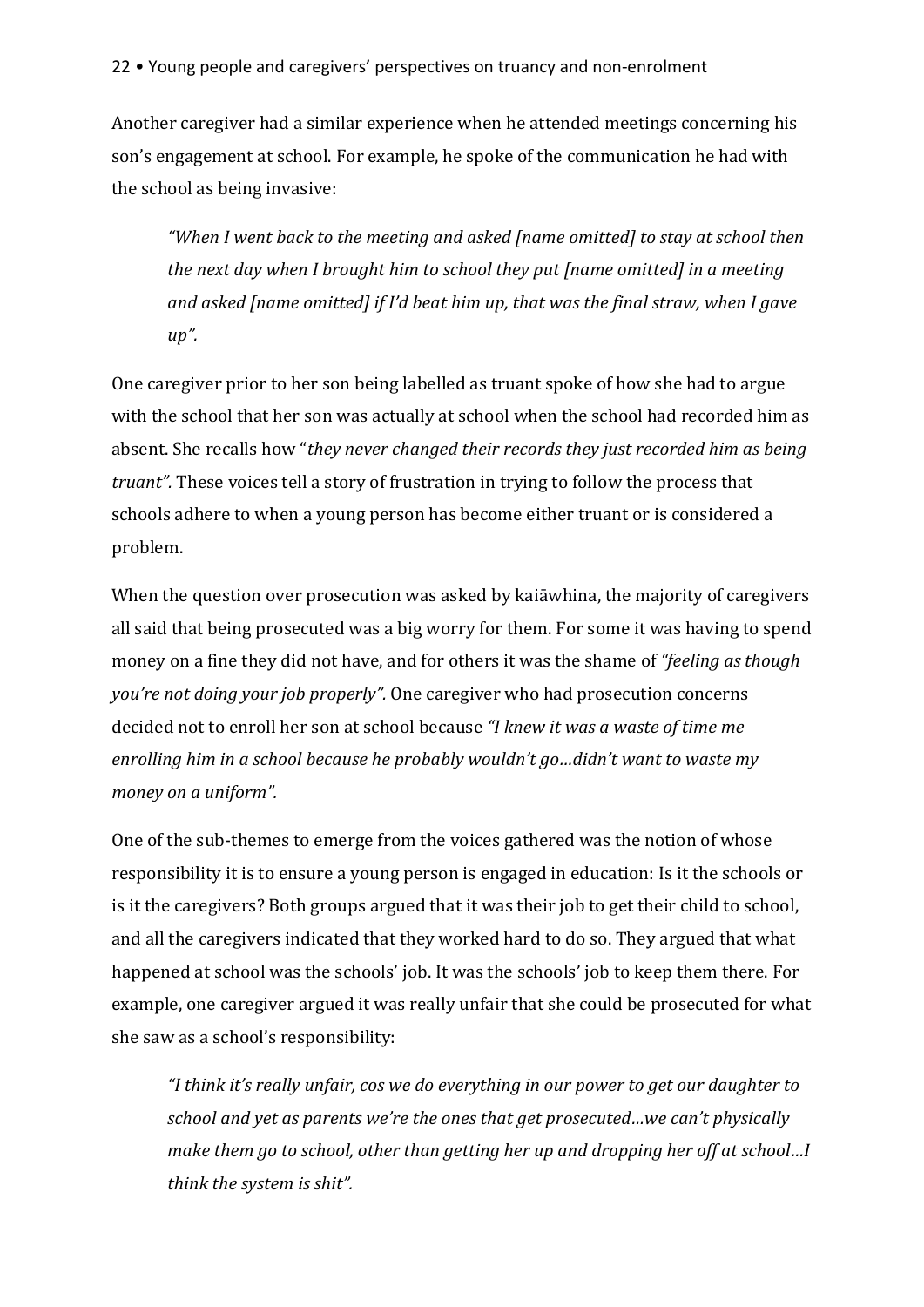#### **3.2.4. What caregivers would like to change about schools**

All of the caregivers had very strong views on what schools could be doing better to engage their young people at school. Many of the caregivers from both groups expressed a desire to be more informed of what was happening at school. For example, one Māori caregiver spoke of "g*etting on to things before they get too far*"; while another Māori caregiver mentioned that she wanted to be kept informed: "*I guess just keep me informed like when he was getting into trouble so it just didn't build up [then it's too late]".*  Another caregiver suggested that schools and teachers "*don't give up on them".*

As discussed previously, many caregivers (and young people) spoke of their frustration over bullying and the lack of interventive attention this issue received at schools. One parent spoke of her daughter being so badly bullied at her school that she pulled her out.

Another common concern raised was that of culturally responsive approaches, including the ability of teachers to relate and support young people from a range of different ethnic backgrounds. One caregiver noted that there was a *"lack of cultural avenues for support for young Māori".* Another caregiver spoke of an overabundance of Pasifika focus at the school her son attended, while overlooking the needs of other cultural groups. This caregiver stated:

*"they have a big Pacific Island thing at [name of school omitted]…it segregates them from other people…everything should be available to everybody, you don't focus on one and not the others…an if you're Māori it doesn't mean that you are a misbehaving little…"* 

There were a diverse range of other concerns that caregivers raised. There was also a familiar theme that *"classes and the school was too big".* Another caregiver suggested there was a lack of opportunities for work experience for Year 9 & 10 students to help with the transition from secondary school to the workforce, particularly if they are not academic. This caregiver also suggested that schools:

*"Needed more sports coaches, cut down class sizes, more teachers and counsellors to be on hand when there's someone in trouble [instead] of the child sitting outside the classroom stewing".*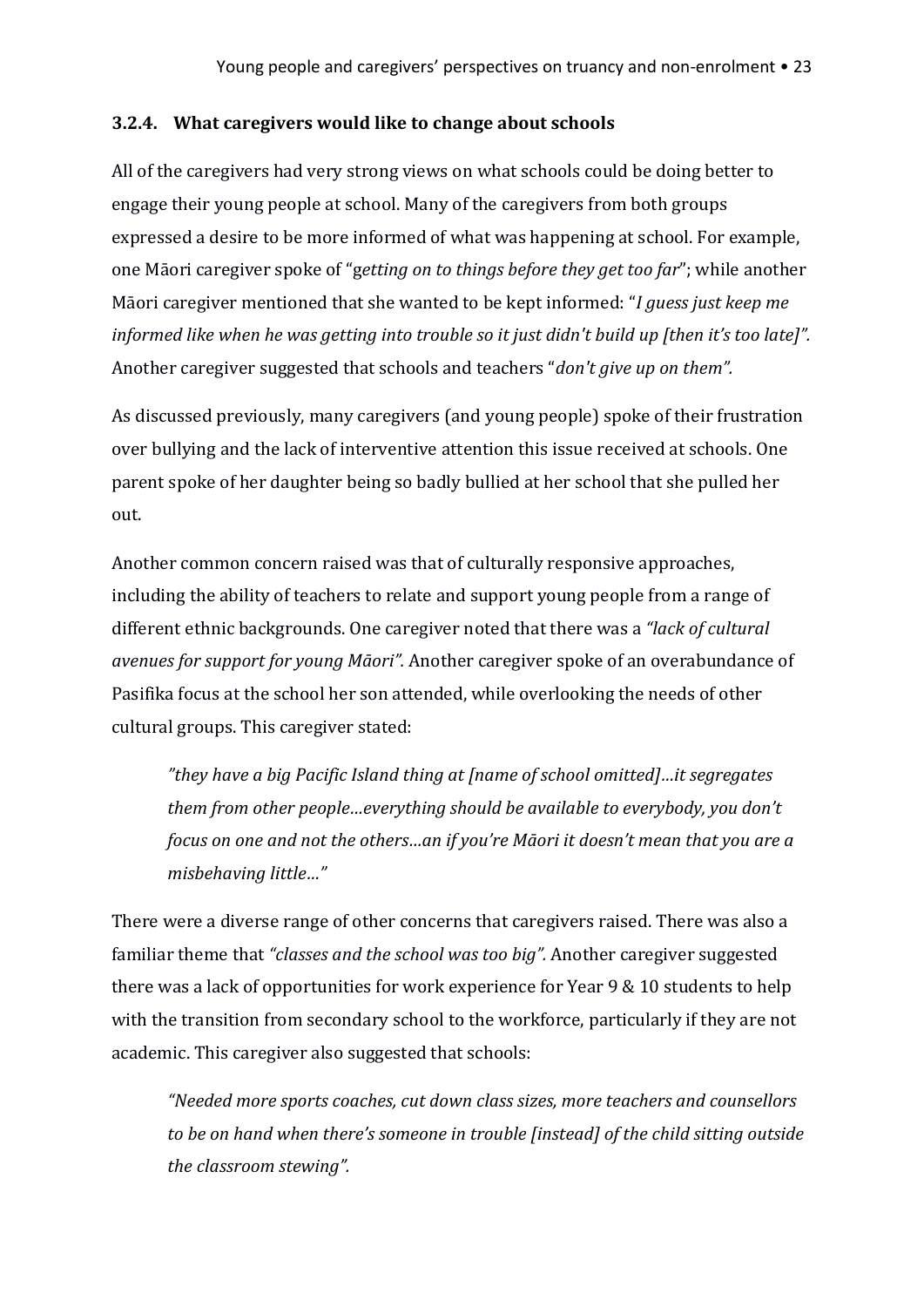24 • Young people and caregivers' perspectives on truancy and non-enrolment

There was also a strong emphasis from caregivers on how young people get bored at school because they are not learning what caregivers perceive to be useful information. As one caregiver suggested they need to be: *"learning how to get a mortgage, learning budgeting skills and all the life skills not bloody history, he tells us all the time that school is not for him".* 

As discussed previously five of the Māori families who participated had recently shifted to Christchurch to access better opportunities for their young people. They all spoke of the South Island as having a more positive influence on young peoples' attitudes. For example, one caregiver spoke of how her sons' "*attitude changed...when we came down here he relaxed, up North he wasn't because up North [there] is a different type of student, like hard and he was big".* Similarly, another caregiver observed:

*"it's a whole nutha ball game when you are up in the North Island compared to Christchurch, everyone's like more polite, friendly…up there I mean you're with the naughty naughty kids so yeah…"* 

This caregiver had experienced her young person being in Alternative Education in the North Island and she felt that with young people:

*"you've just gotta take a more softer kinder approach regardless of what type of upbringing you still gotta take a more softer approach with the students, cos they can't really relate…I think a lot of students just fall through the cracks and teachers just give up…I noticed in Gisborne they're selective on who they want to help…got good grades go far…the ones that come from a gang upbringing, a lot of them are defiant, drugs…"* 

Some caregivers suggested a later start for teenagers could be a good idea, *"he's a teenage boy so he sleeps a lot so starting later".* They found it difficult to get their young people out of bed in the morning, and this meant that their days often began with a battle. All of the caregivers interviewed said they were organized in the morning as they had to be in order to get family members off to work and school. However getting young people off to school was a struggle:

*"getting him up was really hard, I had battles with him every morning to get him up to go to school, by the time he got to school he was even angrier…so he took it out on everybody and anybody".*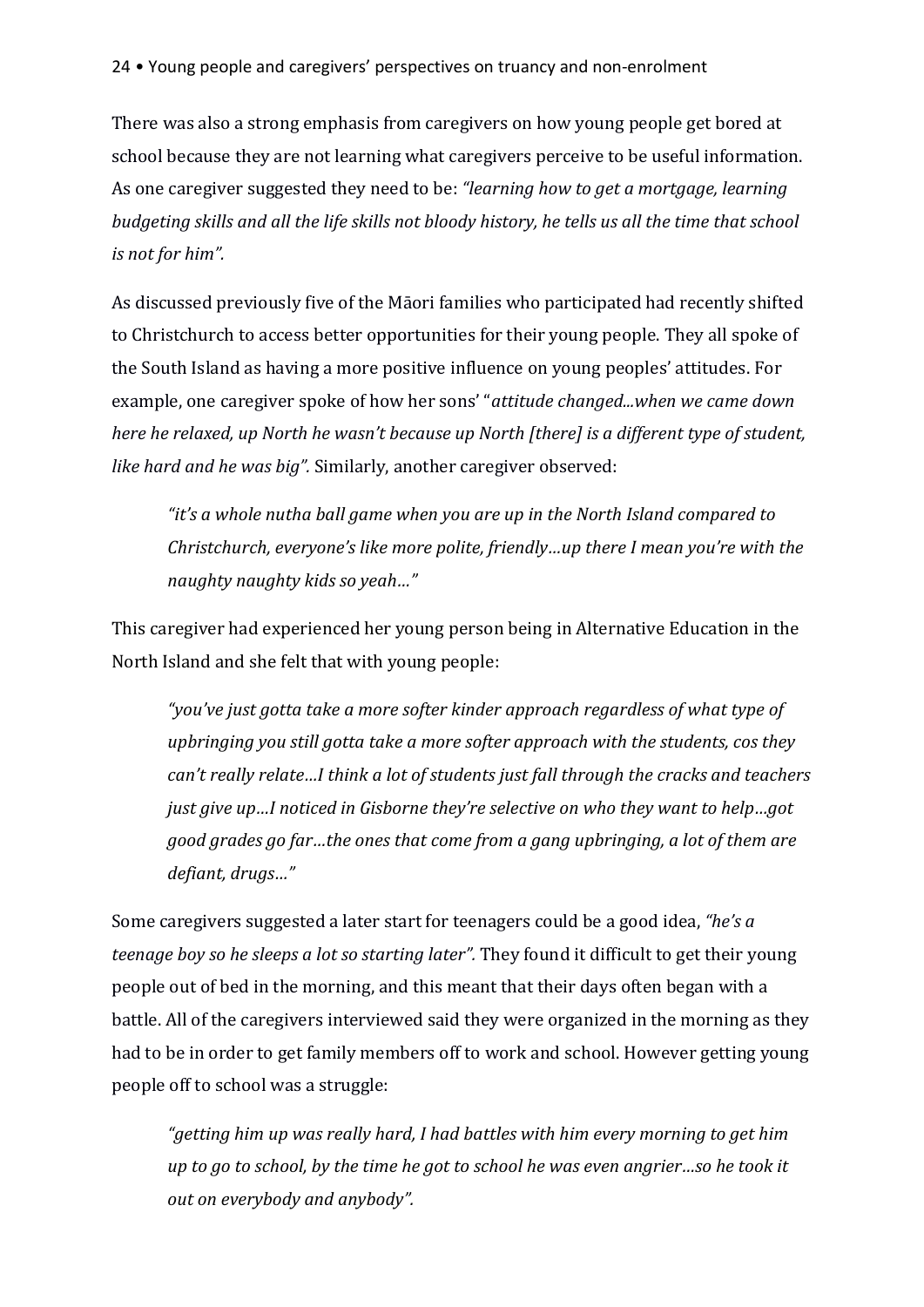*"I take the kids and their father to work I have to wake up [name omitted] an hour before, and continue to wake him up until the time we actually leave".* 

#### **3.2.5. Summary of caregivers' perspectives**

All caregivers interviewed valued secondary schooling, as they perceived it to be important for success in adulthood. Consequently, many caregivers spoke of the ways in which they engaged young people in conversations around attendance, and also ways in which they tried to get their young people to attend school. Many expressed concern about a lack of meaningful and effective communication with school personnel, and they held very real concerns about the threat of prosecution. In some cases, they felt that the schools had failed to create a safe place for their young people (in cases of bullying), yet it was them as parents who could be prosecuted for not being able to keep the young people at school. A number of caregivers expressed concerns around bullying and the ways in which this prevented young people from attending school.

Many caregivers wanted schools to communicate more regularly with them over any concerns that the school may have, and they wished to be more informed about what was happening at school. Interestingly, Māori caregivers reported more positive communication and support from key personnel, compared to non-Māori. It was unclear from this study why this was the case, and more research is recommended to explore this idea further.

Interestingly, five of the ten Māori caregivers had recently moved from the North Island to Christchurch. Even though their young people had struggled at school, they all commented on the way in which the young peoples' attitudes had improved by attending Christchurch schools.

Both Māori and non-Māori caregivers commented on a desire for schools to become more culturally relevant to different groups. They also commented on the need for a more relevant curriculum that prepared students more pragmatically.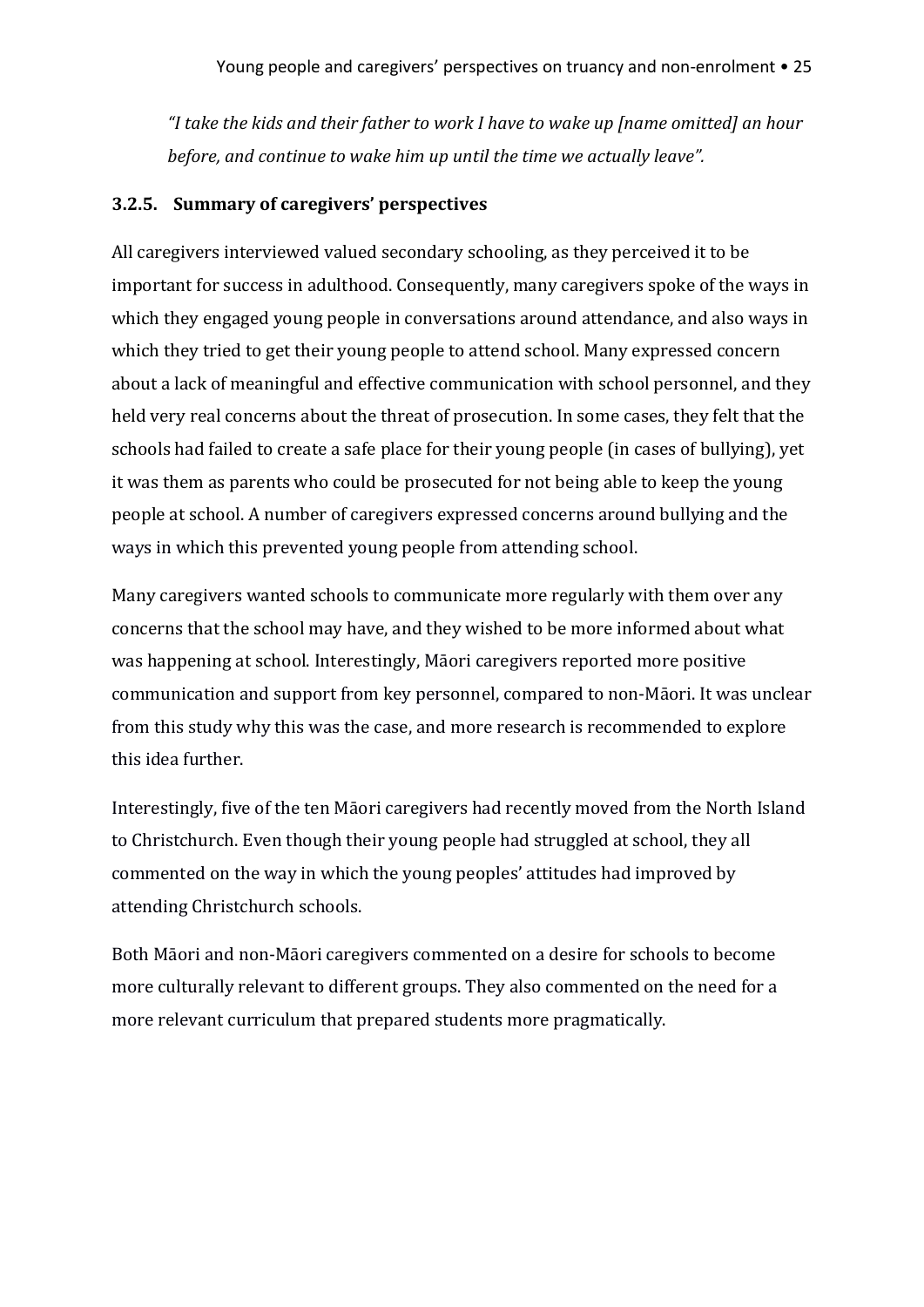26 • Young people and caregivers' perspectives on truancy and non-enrolment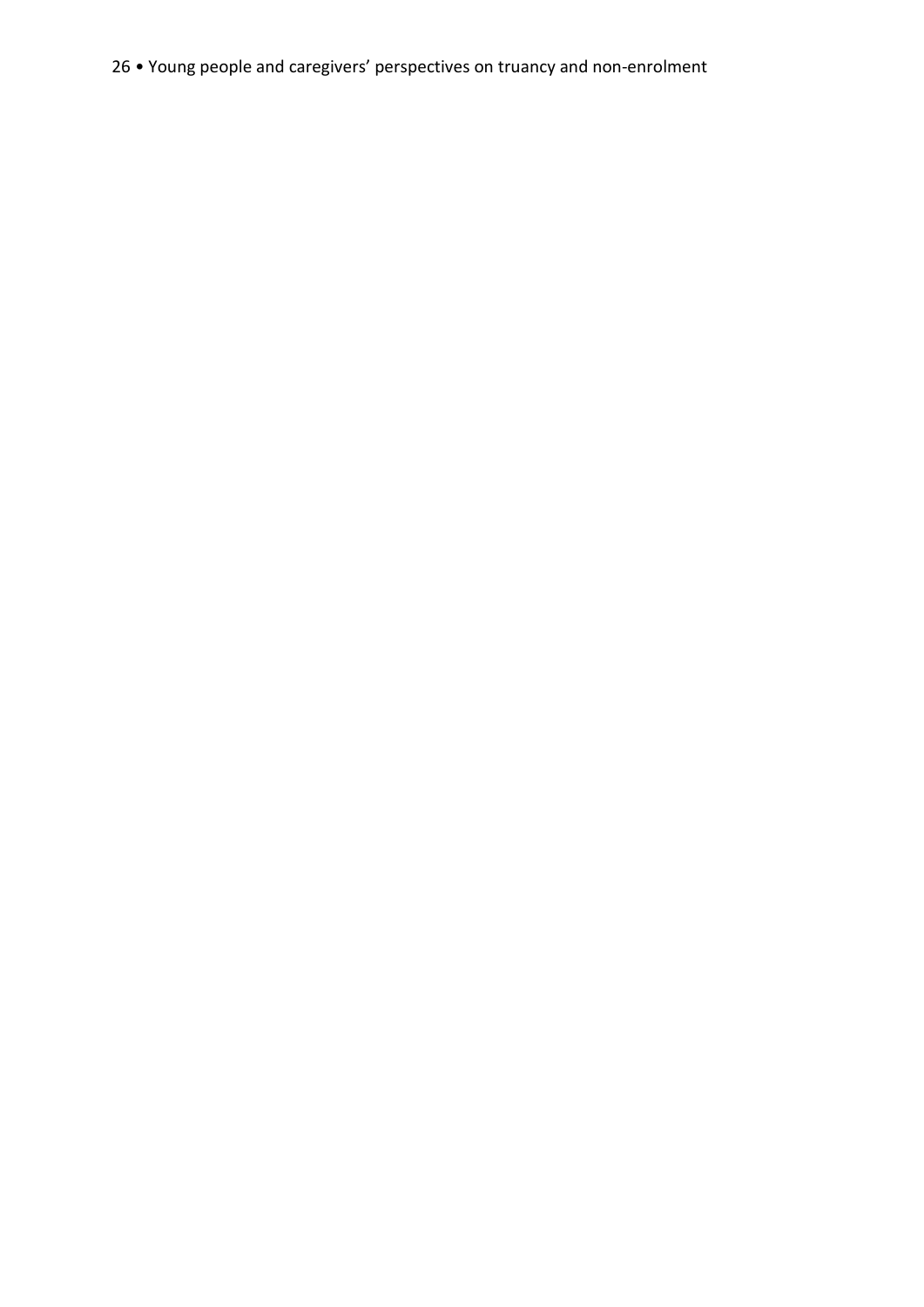## **4. Discussion**

 $\overline{a}$ 

Young people and caregivers expressed a number of similar ideas about schooling and experiences of truancy and being NE. These included: a desire to connect and engage with learning; the need for effective communication and positive relationships at school with teachers and other students; and the related theme of bullying.

Regarding the idea of engaging and connecting with learning, all caregivers spoke of their desire to see young people succeeding at school. They recognised this as a critical step in achieving success later in life. Young people also expressed a desire to want to succeed at school. They saw the need to access help from teachers, and to have positive relationships with school personnel and other students as pivotal to engaging at school.

For caregivers, positive relationships and effective communication was also highly valued. Consequently, both young people and caregivers expressed concern when a break down in key relationships did occur. They gave both classroom examples, such as teachers not knowing student names; as well as school management level examples, such as not being kept up to date with young peoples' attendance issues. The findings of this study are consistent with a recent study on young peoples' experiences of truancy.<sup>10</sup> In that report the most prevalent theme that emerged was a need for young people to have positive relationships with their teachers in order to learn.

What has been highlighted through the voices of caregivers/families of both ethnic groups in this report is that caregivers have often felt marginalized. Caregivers reported experiences where effective methods of communication have been lacking. In one case a young person was been taken off the school roll without the caregivers believing they were fully informed. The consequences are concerning for all parties involved. This was particularly expressed by caregivers who were concerned about the possible threat of prosecution when they reported trying their hardest to keep the young people engaged at school. A recent New Zealand report for Controller and Auditor-General<sup>11</sup> has

<sup>10</sup> Bruce, J. (2018). *Dis/Engagement in secondary schools: Towards truancy prevention*. Report for Te Ora Hou Ōtautahi. Available at: http://teorahou.org.nz/.

<sup>11</sup> Berryman, M., Kerr, L., Macfarlane, A.H., Penetito, W., Smith, G.H. (2016). *Summary of Our Education for Māori Reports.* Retrieved from: http://oag.govt.nz/2016/education-for-maori-summary/docs/summaryeducation-for-maori.pdf.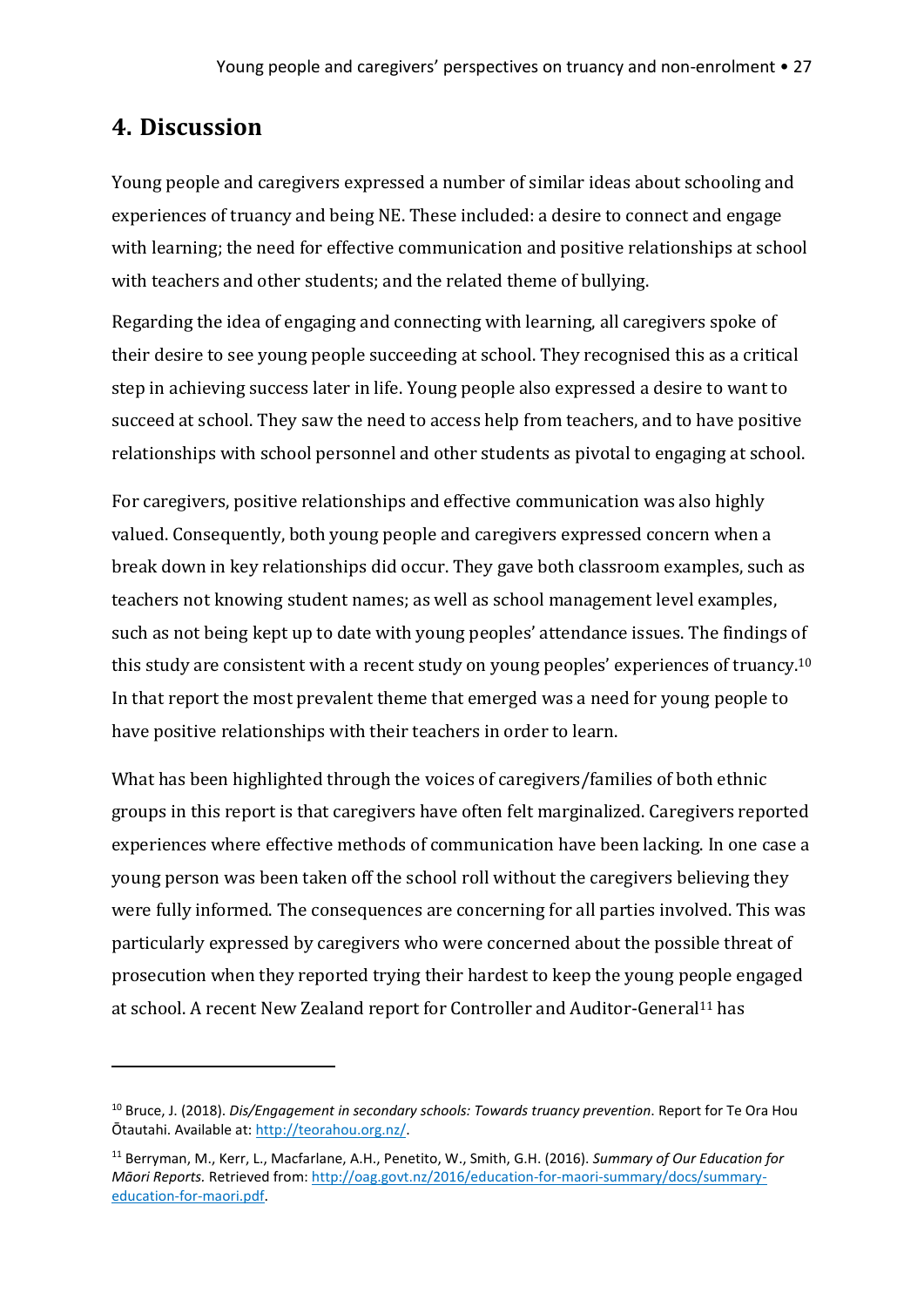highlighted the need for schools to "engage with whānau better" and this means "clearly and consistently communicating with students and whānau". According to the report, greater attention needs to be given in this area, especially for higher decile schools and schools with a lower proportion of Māori students. The authors also recommended that stronger relationships be established with local iwi and hapu.

Perhaps one of the most challenging situations for caregivers trying to get their young people to attend school was when there were cases of bullying. Both young people and caregivers discussed at length concerns related to bullying. The findings from this study suggest that this could be a factor impacting upon truancy in the Christchurch region. Both young people and caregivers expressed frustration regarding a perceived lack of action by school leadership around bullying. At times this led to a refusal by young people to attend school. Research indicates that young people affected by bullying were less likely to become truant if they were provided with the following support:

*"A place of refuge where they can feel safe, appreciated, and challenged in a constructive way.* 

*Responsible adults who can support and sustain them and provide them examples of appropriate behaviour.* 

*A sense of future possibility to persuade them that staying in school, despite the bullying, promises better things to come"*<sup>12</sup>

In a series of studies investigating young people's experiences of being bullied, the researchers13 concluded that schools may "overcome this negative effect if they adopt strategies that engage students in their work, creating positive learning environments that produce academic achievement" (p. 9).

There was one area of difference between Māori and non-Māori young people and caregiver groups, and this related to the area of perceived support. Whereas non-Māori young people reported receiving greater levels of support from school personnel, it was Māori caregivers who reported similarly. The majority of Māori caregivers indicated

 $\overline{a}$ 

<sup>12</sup> Seeley, K., Tombari, M.L., Bennett, L.J., & Dunkle, J.B. (2011). Bullying in schools: An overview. *Juvenile Justice Bulletin,* pp. 1-10.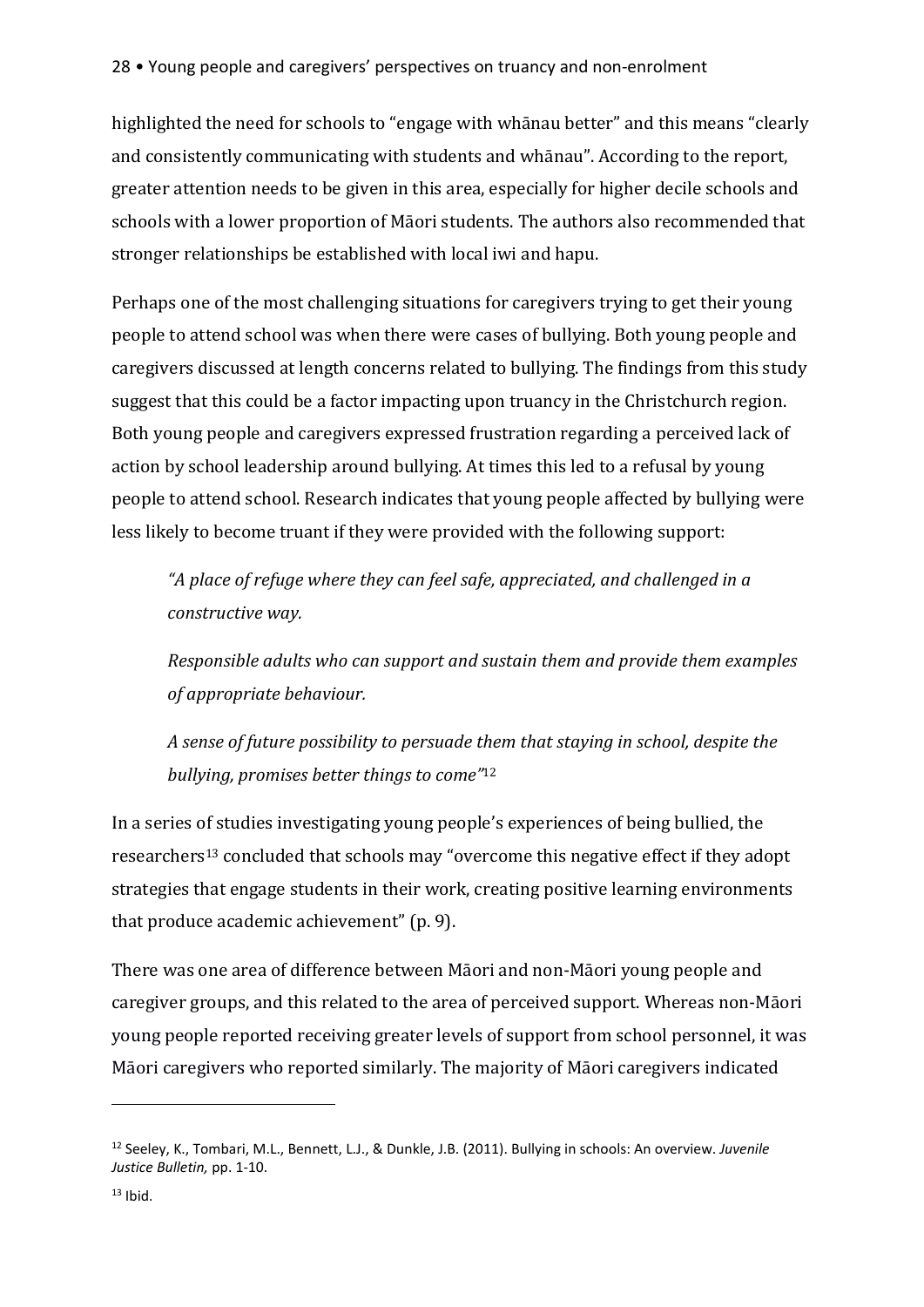that they felt supported by school leadership and pastoral care staff. By contrast non-Māori caregivers and Māori young people reported difficulties accessing the support they needed to stay engaged in the schooling process. The reasons for these differences are unclear and further research is needed to probe deeper into the NE experiences of Māori and non-Māori young people and caregivers.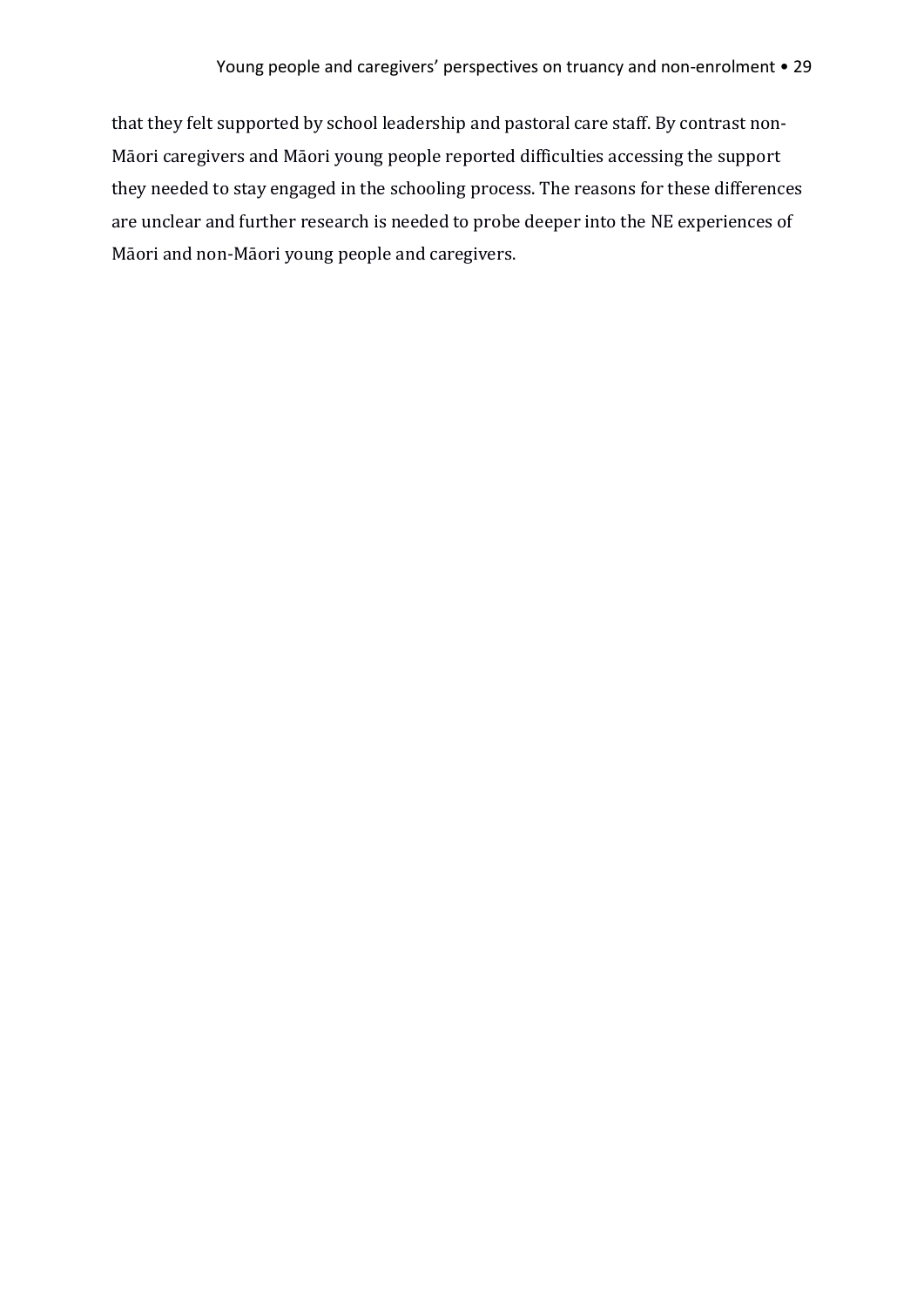30 • Young people and caregivers' perspectives on truancy and non-enrolment